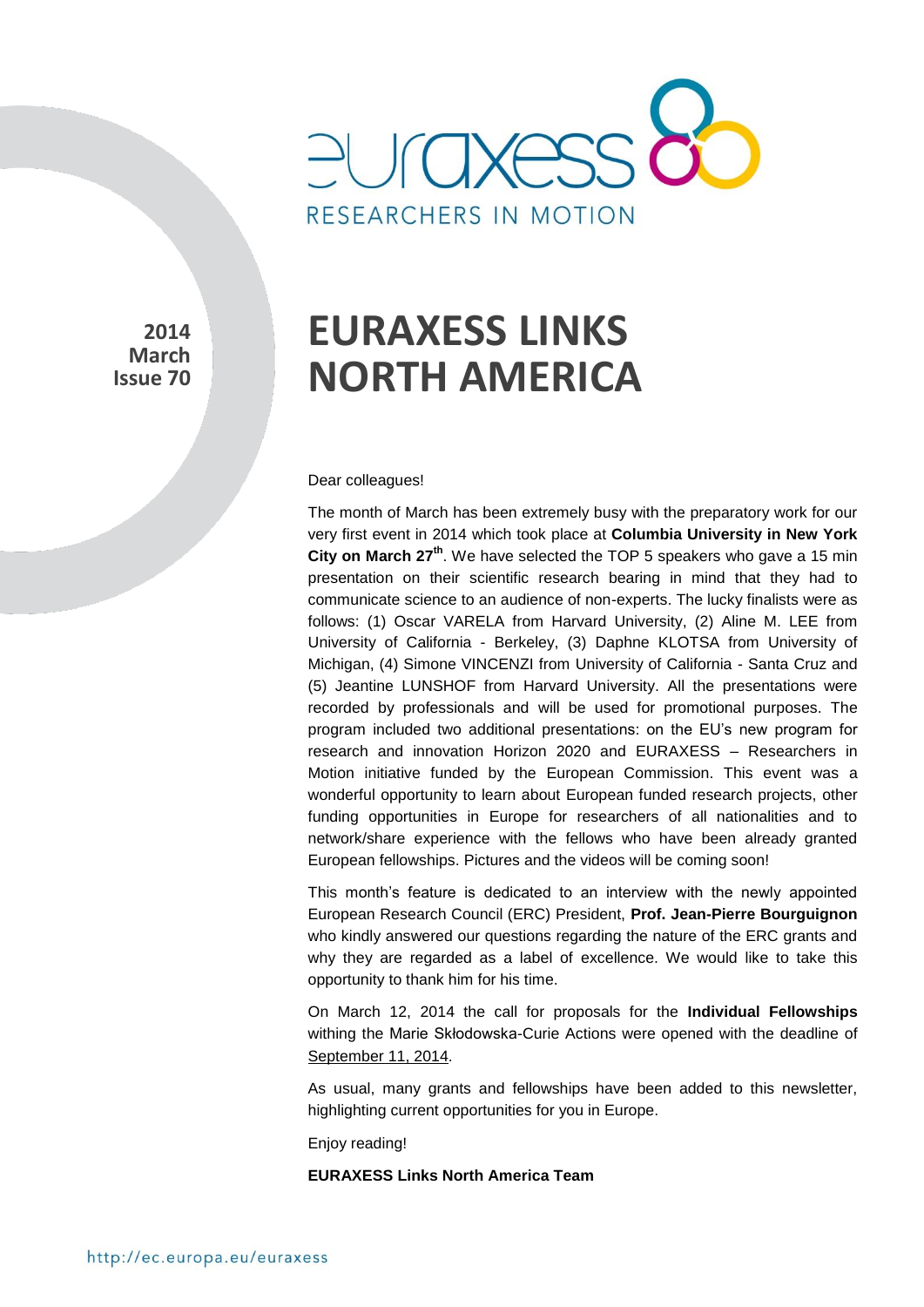# **Contents**

| 1 |                                                                                                                 | EU Insight - The Innovation Scoreboard 2014 and the                                                                                         |  |  |
|---|-----------------------------------------------------------------------------------------------------------------|---------------------------------------------------------------------------------------------------------------------------------------------|--|--|
| 2 | Feature - Interview with the new European Research Council<br>(ERC) President, Prof. Jean-Pierre Bourguignon  8 |                                                                                                                                             |  |  |
| 3 |                                                                                                                 |                                                                                                                                             |  |  |
|   |                                                                                                                 | 3.1 EURAXESS - Researchers in Motion Roadshow sets off on a tour of                                                                         |  |  |
|   |                                                                                                                 | 3.2 Innovation Convention, 10-11 March: Watch the videos!11                                                                                 |  |  |
|   |                                                                                                                 | 3.3 First "ERA Chairs" to boost research excellence in 11 regions11                                                                         |  |  |
|   |                                                                                                                 | 3.4 Promoting Research Excellence - New Approaches to Funding, OECD                                                                         |  |  |
|   |                                                                                                                 |                                                                                                                                             |  |  |
|   |                                                                                                                 | 3.6 Feasibility study for the development of a certification mechanism for<br>genuinely good HR management in the public research sector in |  |  |
| 4 |                                                                                                                 |                                                                                                                                             |  |  |
|   |                                                                                                                 |                                                                                                                                             |  |  |
|   | 4.1.1                                                                                                           | Marie Skłodowska-Curie research fellowships <b>Alle Reverse Marie Skłodowska</b> -Curie research fellowships                                |  |  |
|   |                                                                                                                 |                                                                                                                                             |  |  |
|   | 4.1.3                                                                                                           | European Research Council Grants <b>Expansion Council</b> 3                                                                                 |  |  |
|   | 4.1.4                                                                                                           |                                                                                                                                             |  |  |
|   | 4.1.5                                                                                                           |                                                                                                                                             |  |  |
|   | 4.1.6                                                                                                           |                                                                                                                                             |  |  |
|   | 4.2 EU Member States and Associated Countries 14                                                                |                                                                                                                                             |  |  |
|   | 4.2.1                                                                                                           | Austria: Information from the Office of Science & Technology in                                                                             |  |  |
|   |                                                                                                                 | 4.2.2 Austria: Lise Meitner Program for Scientists from Abroad 14                                                                           |  |  |
|   | 4.2.3                                                                                                           | Austria: 2014-15 Austrian Marshall Plan Foundation Fellows in                                                                               |  |  |
|   | 4.2.4                                                                                                           | Austria - WWTF-funded positions in the Life Sciences, hosted by the                                                                         |  |  |
|   | 4.2.5                                                                                                           | Austria: IST FELLOW*: Call for Postdoctoral Fellows15                                                                                       |  |  |

EURAXESS Links North America News is a monthly electronic newsletter, edited by EURAXESS Links North America, which provides information of specific interest to European and non-European researchers in the US who are interested in the European research landscape and conducting research in Europe or with European partners.

The information contained in this publication is intended for personal use only. It should not be taken in any way to reflect the views of the European Commission nor of the Delegation of the European Union to the US.

Please email to northamerica@euraxess.net for any comments on this newsletter, contributions you would like to make, if you think any other colleagues would be interested in receiving this newsletter, or if you wish to unsubscribe.

Editor: Viktoria BODNAROVA and Jean-Michel SERS, EURAXESS Links North America, Regional Representatives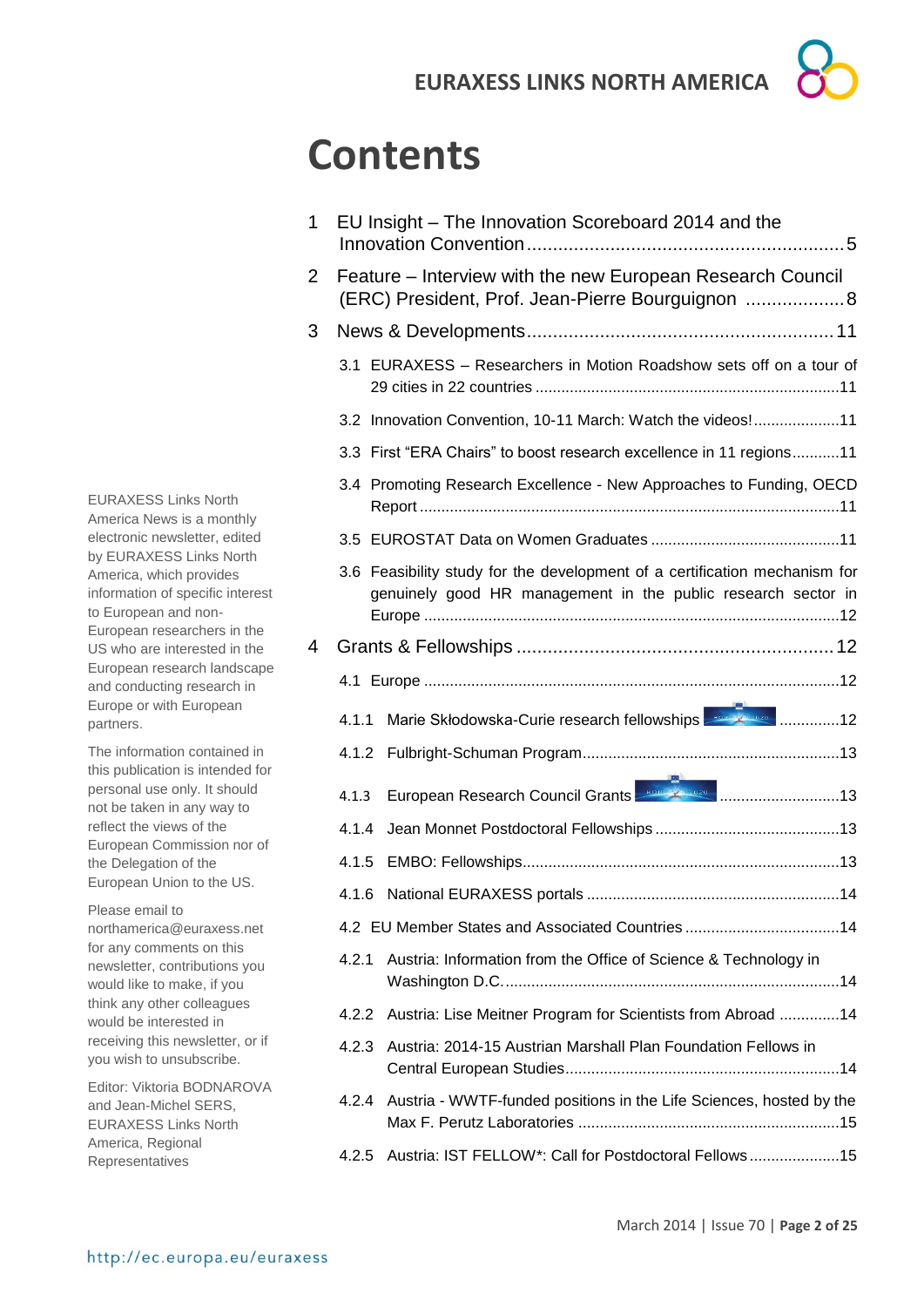

| 4.2.6 | Belgium: Research Foundation Flanders (FWO) International                                                                                                                                         |
|-------|---------------------------------------------------------------------------------------------------------------------------------------------------------------------------------------------------|
|       |                                                                                                                                                                                                   |
| 4.2.7 | Belgium: Postdoc fellowships to non-EU researchers15                                                                                                                                              |
| 4.2.8 |                                                                                                                                                                                                   |
| 4.2.9 |                                                                                                                                                                                                   |
|       |                                                                                                                                                                                                   |
|       | 4.2.11 France: Overview of research exchange programs16                                                                                                                                           |
|       |                                                                                                                                                                                                   |
|       | 4.2.13 Lithuania: Lithuanian Research Council: Postdoctoral Fellowships 17                                                                                                                        |
|       | 4.2.14 Luxembourg: National Foundation for Research: INTER Mobility                                                                                                                               |
|       | 4.2.15 Malta: University of Malta: Junior Research Fellowships 17                                                                                                                                 |
|       | 4.2.16 Norway: Fulbright Norway: The US-Norway Fulbright Grant Program<br>17                                                                                                                      |
|       | 4.2.17 Poland: Foundation for Polish Science (FPS): IMPULS Competition<br>17                                                                                                                      |
|       | 4.2.18 Poland: Foundation for Polish Science: KOLUMB - supporting                                                                                                                                 |
|       | 4.2.19 Poland: Foundation for Polish Science: IDEAS FOR POLAND 18                                                                                                                                 |
|       | 4.2.20 Slovakia: National Scholarship Program of the Slovak Republic:<br>Teaching/Research/Artistic Stay for University Teachers,                                                                 |
|       | 4.2.21 Slovakia: SAIA, n.o.: Scholarships of the Ministry of Education,<br>Science, Research and Sport of the Slovak Republic -<br>Teaching/Research Stay for University Teachers and Researchers |
|       | 4.2.22 Spain: First call for UC3M CONEX talent recruitment under                                                                                                                                  |
|       | 4.2.23 Sweden: Swedish Research Council for Health, Working Life and                                                                                                                              |
|       | 4.2.24 Sweden: Swedish Research Council: International Career Grant19                                                                                                                             |
|       | 4.2.25 Sweden: Swedish Research Council: Tage Erlander Visiting                                                                                                                                   |
|       | 4.2.26 Sweden: Swedish Research Council: Kerstin Hesselgren and Olof                                                                                                                              |
|       | 4.2.27 Switzerland: Swiss National Science Foundation: International Short                                                                                                                        |
|       |                                                                                                                                                                                                   |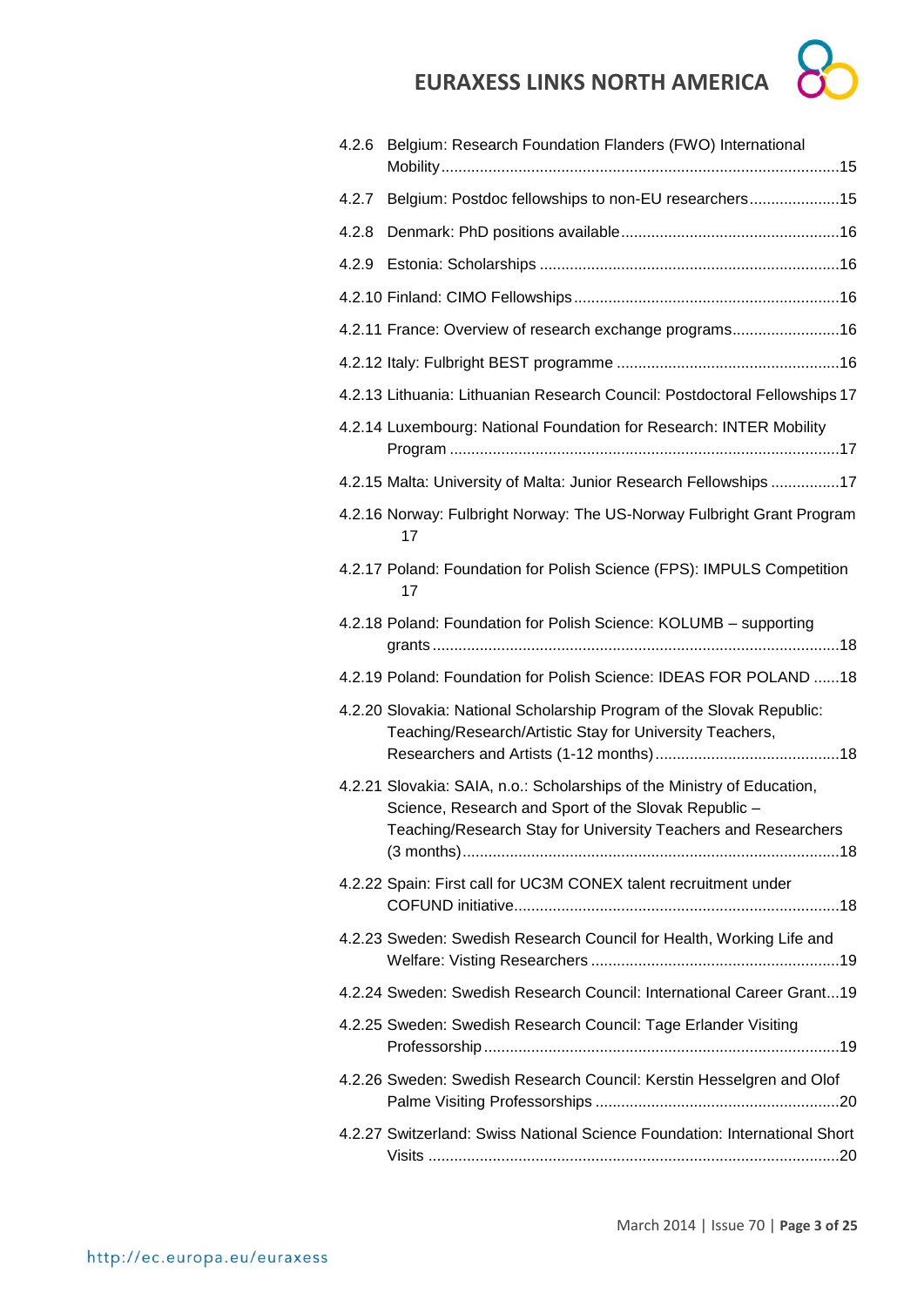

|   |       | 4.2.28 Turkey: TÜBITAK: Fellowships for Visiting Scientists and Scientists                                                  |  |
|---|-------|-----------------------------------------------------------------------------------------------------------------------------|--|
|   |       | 4.2.29 UK: EURAXESS Jobs portal: Individual Fellowship Opportunities20                                                      |  |
|   |       |                                                                                                                             |  |
|   | 4.3.1 | Austria: Database of scholarships and research grants available20                                                           |  |
|   | 4.3.2 |                                                                                                                             |  |
|   | 4.3.3 |                                                                                                                             |  |
|   | 4.3.4 | Denmark: Funding programmes for research and innovation and                                                                 |  |
|   | 4.3.5 |                                                                                                                             |  |
|   | 4.3.6 | Finland: Key links to Finnish funding agencies and opportunities21                                                          |  |
|   | 4.3.7 | France: Find your PhD with the new website "PhD in France" 21                                                               |  |
|   | 4.3.8 | Germany: Funding and resources opportunities for graduate and<br>doctoral students, postdocs and faculty and researchers 22 |  |
|   |       |                                                                                                                             |  |
| 5 |       |                                                                                                                             |  |
|   |       |                                                                                                                             |  |
|   |       |                                                                                                                             |  |
|   |       |                                                                                                                             |  |
|   | 5.2.2 |                                                                                                                             |  |
|   |       |                                                                                                                             |  |
| 6 |       |                                                                                                                             |  |
|   |       |                                                                                                                             |  |
|   |       |                                                                                                                             |  |
| 7 |       |                                                                                                                             |  |
|   |       |                                                                                                                             |  |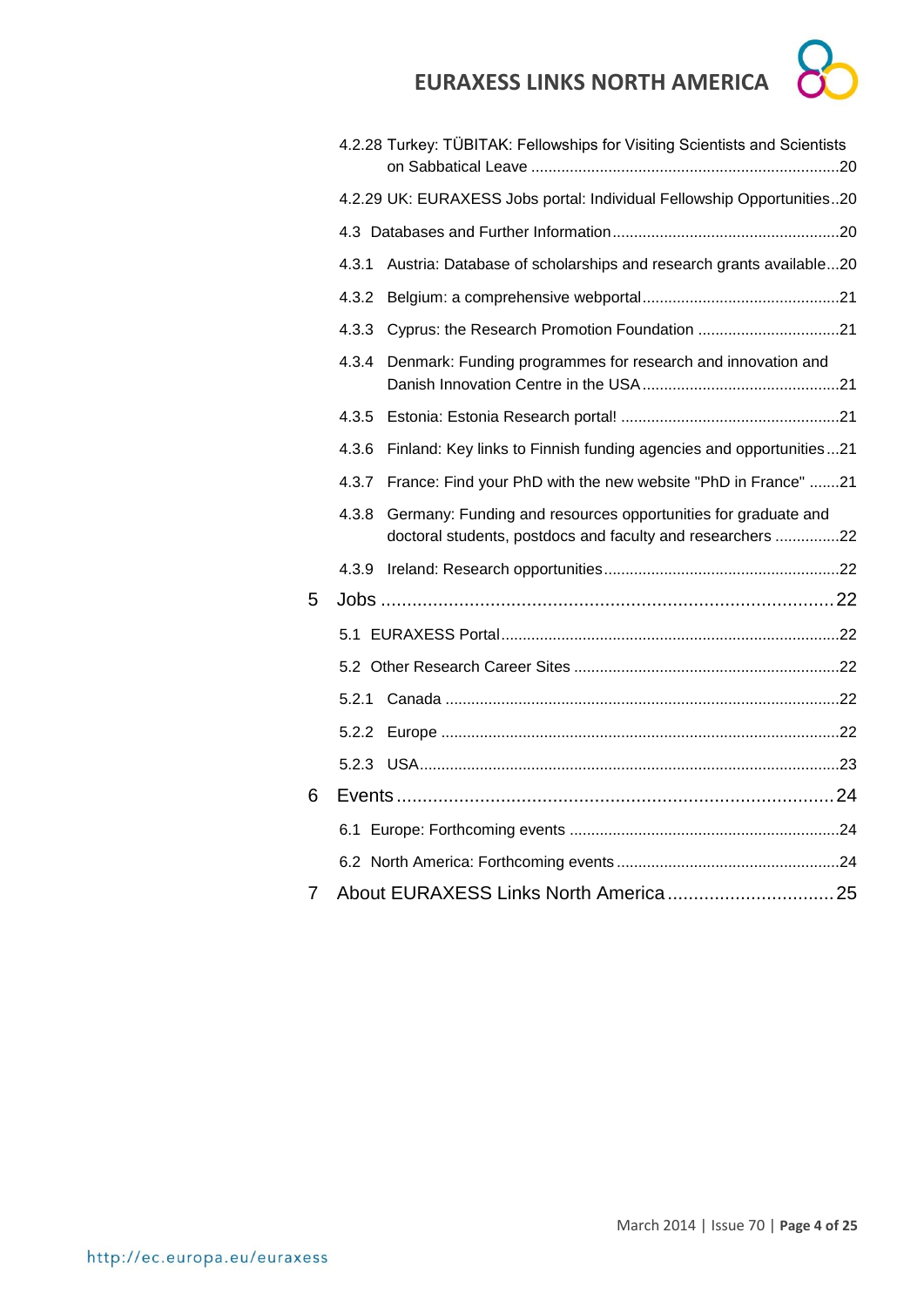# **1 EU Insight – The Innovation Scoreboard 2014 and the Innovation Convention**

The Innovation Scoreboard 2014 released in early March 2014 and the Innovation Convention held back-to-back on March 10 and 11 of March show the great importance and big role of innovation for Europe.

#### *The Innovation Scoreboard 2014*

The annual Innovation Union Scoreboard published by the European Commission found that Europe is improving its innovation performance. The differences between the member states are becoming smaller again, although at a modest rate. The impact of the economic crisis is not as severe as expected.

The measurement framework used in the Innovation Union Scoreboard distinguishes between 3 main types of indicators (Enablers, Firm activities and Output) and 8 innovation dimensions, capturing in total 25 different indicators.

The Enablers capture the main drivers of innovation performance external to the firm and cover 3 innovation dimensions: Human resources, Open, excellent and attractive research systems as well as Finance and support. Firm activities capture the innovation efforts at the level of the firm, grouped in 3 innovation dimensions: Firm investments, Linkages & entrepreneurship and Intellectual assets. Outputs cover the effects of firms' innovation activities in 2 innovation dimensions: Innovators and Economic effects.



■ MODEST INNOVATORS · MODERATE INNOVATORS · INNOVATION FOLLOWERS · INNOVATION LEADERS

#### **Figure 1: EU Member States' innovation performance [6]**

When looking at performance of innovation systems in a global context, South Korea, the US and Japan have a performance lead over the EU. The Unites States and South Korea outperform the EU both by 17% and Japan by 13%. While the gap between the US and Japan is decreasing, it widens with South Korea.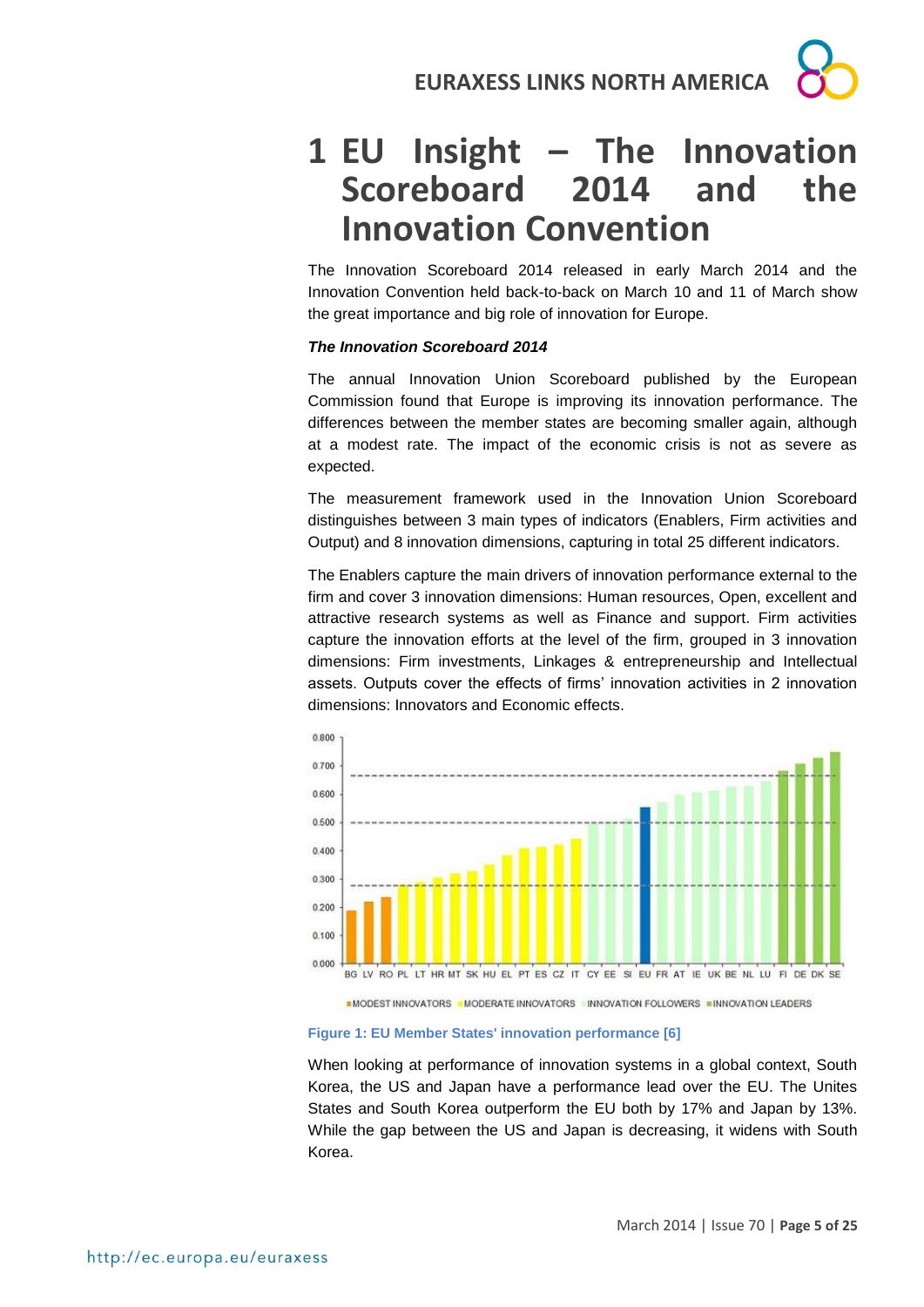

The top innovation leaders US, Japan and South Korea are particularly dominating the EU in indicators capturing business activity as measured by R&D expenditures in the business sector, Public-private co-publications and PCT patents but also in educational attainment as measured by the Share of population having completed tertiary education.

The EU is still ahead of its other international partners in terms of innovation performance, with China catching up.

#### *The Innovation Convention 10-11 March 2014*

The second edition of the Innovation Convention took place on 10 and 11 March 2014 in Brussels, with an audience ranging from high-level policy-makers to top researchers, business leaders and the general public. The Innovation Convention is organized by the European Commission's Directorate-General Research and Innovation. The first edition took place in December 2011.

It provides a platform to debate policies that will contribute towards the building of a research and innovation eco-system in Europe.

At the opening of the Innovation Convention, the President of the European Commission, José Manuel Barroso, stressed the importance of innovation for the future of Europe:

Different event formats with real live stories being told, real examples of innovation on show provided various starting points for fruitful discussions between the actors at the conference.

The Capital of Innovation Award and the Women Innovators Prize were two of the prizes awarded at the Convention illustrating two of the barriers to address in Europe, the need for sustainable cities and the need for gender balance, respectively.

#### *Women Innovators prize 2014*

The competition celebrates women who have combined their scientific excellence with a head for business to set up innovative enterprises. It is open for women who have benefited from EU research and innovation programmes.

Although the proportion of female researchers in Europe is increasing, the under-representation of women in scientific disciplines and careers still persists.

Women represent only 33% of European researchers, 30% of full professors and 15.5% of heads of institutions in the HE sector. Similar, on average, women make up 30% of the entrepreneurs in the EU, but often face greater difficulties than men in starting up businesses and in accessing finance and training.

First prize winner Saskia Biskup is co-founder of the CeGaT GmbH for the development of biomarkers. For more information on second and third prize winners Laura van 't Veer and Ana Maiques please visit [this website](http://ec.europa.eu/research/innovation-union/index_en.cfm?section=women-innovators).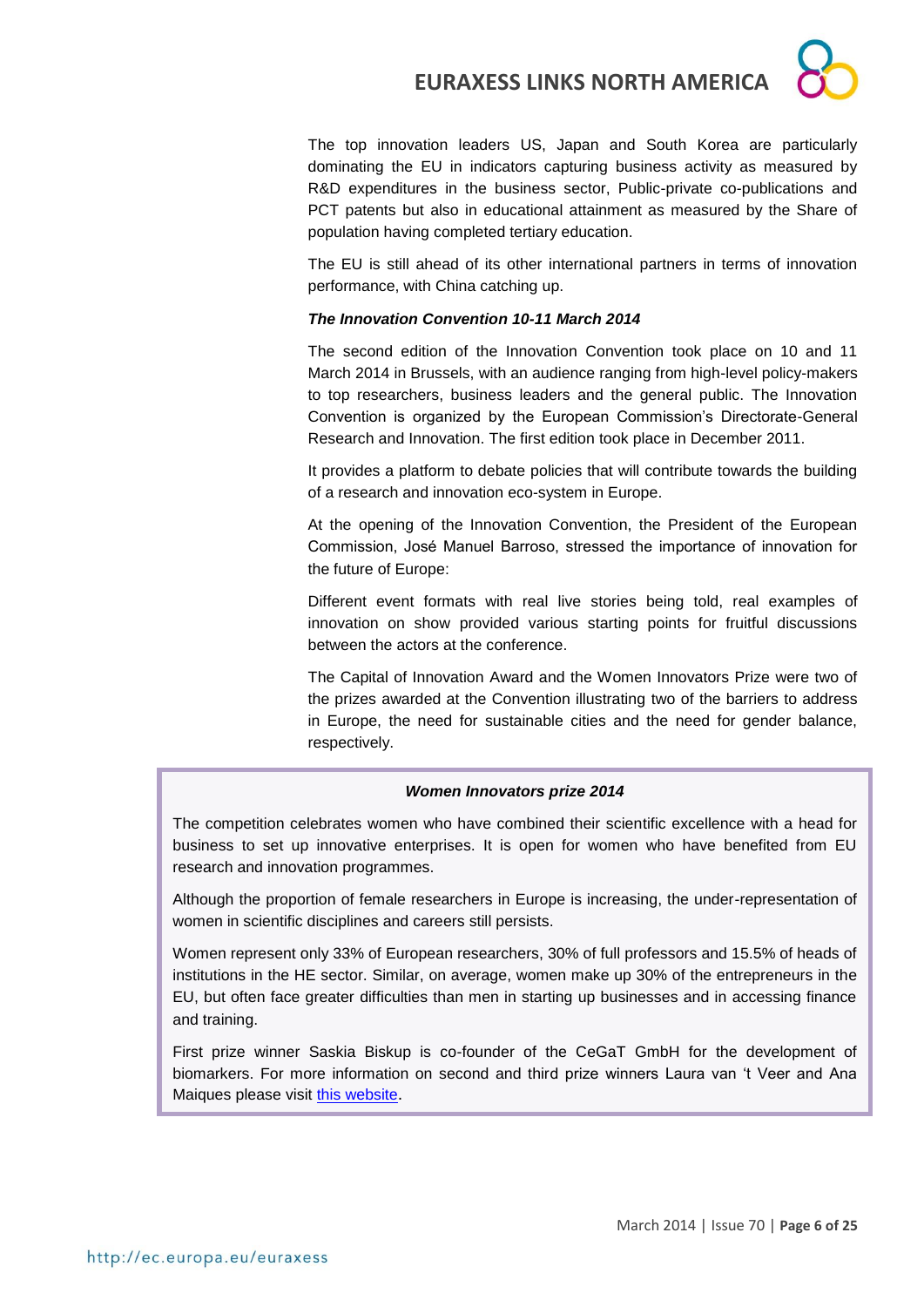#### *Barcelona is "iCapital" of Europe*

With the Capital of Innovation Award, the Commission is recognizing those cities, which are making major efforts to promote innovation and improving the quality of their citizens' lives.

Barcelona was awarded the "iCapital" of Europe. It was chosen by a panel of independent experts in a close competition with Grenoble (France) and Groningen (The Netherlands). The €500,000 iCapital prize will be used to scale up and expand Barcelona's efforts on innovation.

The new technologies introduced in Barcelona to foster economic growth and the welfare of its citizens as part of the "Barcelona as a people city" project of 2011 include:

- open data initiatives
- sustainable city growth initiatives on smart lighting, mobility and residual energy
- social innovation
- promotion of alliances between research centres, universities, private and public partners within the scope of the project
- providing better 'smart services' in a flexible, continuous and agile way through ICT

Sources:

- [1] Innovation [Union Scoreboard](http://ec.europa.eu/enterprise/policies/innovation/policy/innovation-scoreboard/index_en.htm)
- [2] [Speech by President Barroso at the Second Innovation](http://europa.eu/rapid/press-release_SPEECH-14-198_en.htm)  **[Convention](http://europa.eu/rapid/press-release_SPEECH-14-198_en.htm)**
- [3] [Woman innovators prize](http://europa.eu/rapid/press-release_IP-14-225_en.htm)
- [4] [Barcelona is "iCapital" of Europe](http://europa.eu/rapid/press-release_IP-14-239_en.htm)
- [5] [Innovation Convention Programme](http://ec.europa.eu/research/innovation-union/pdf/ic2014/Innovation_Convention_Programme_2014.pdf#view=fit&pagemode=none)
- [6] [Press Programme Innovation Convention](http://ec.europa.eu/research/innovation-union/pdf/ic2014/PressPack.pdf)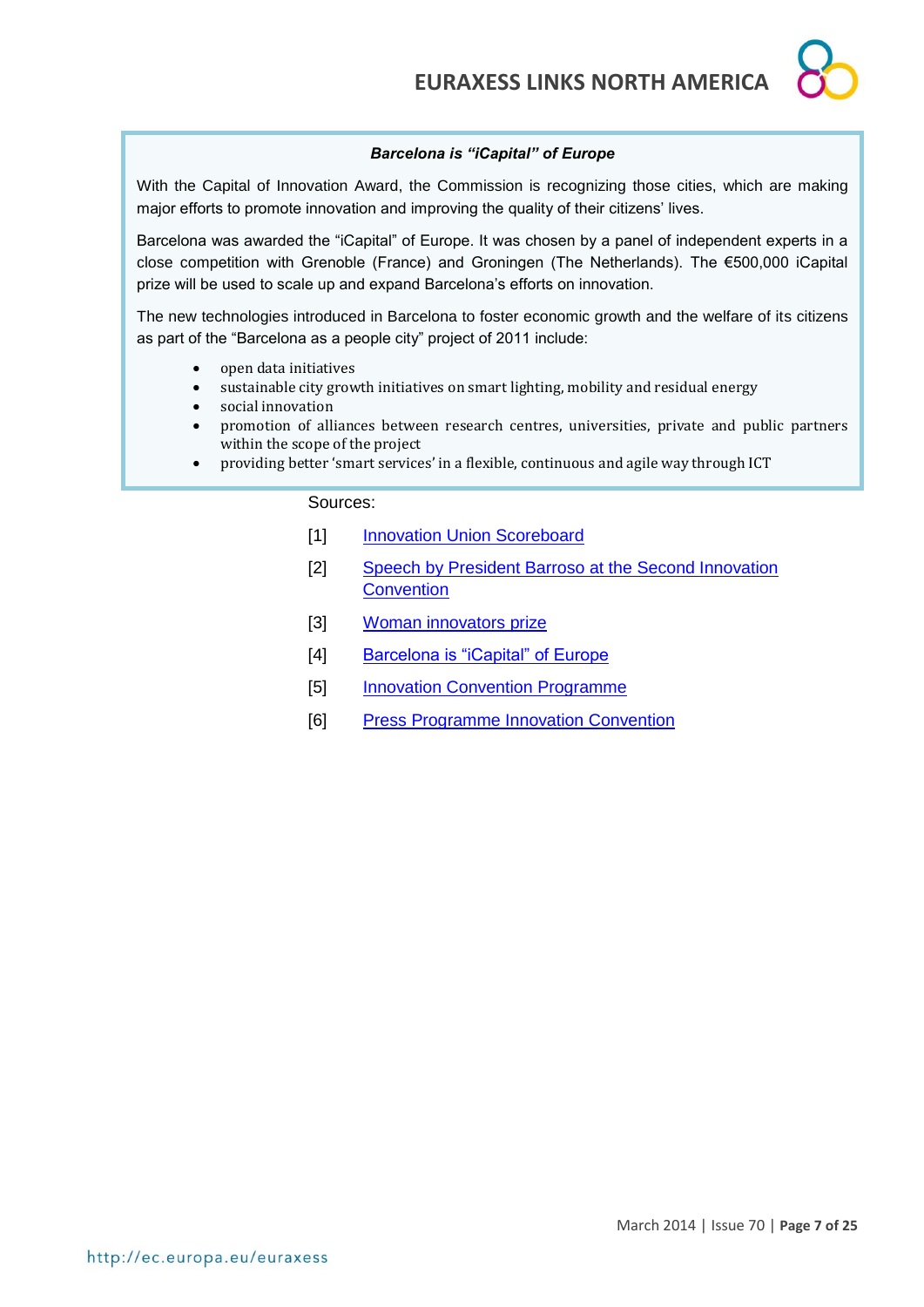# **2 Feature – Interview with the new European Research Council (ERC) President, Prof. Jean-Pierre Bourguignon**



**1. There are misperceptions in North America concerning European funding sources, such as the complexity of the submission and review processes, restrictions on spending, etc. Can you tell us briefly, how does the ERC work?**

There are misperceptions everywhere and not only in North America. Researchers based in Europe have the same worries. The reason is that support for science was not fully addressed until the Lisbon Treaty entered into force in 2009. It is only then that the realisation of the European Research Area (ERA) was introduced as the overarching objective of EU research

policy.

In the same vein, the concerns of the scientific community were heard and the ERC was set up in 2007 with the aim of supporting fundamental research, enhancing bottom-up research with limited bureaucracy*.* These features have been integral to the ERC grant schemes from the very beginning and appreciated by researchers from all over the world. The ERC supports individual researchers working in frontier research through a pan-European competition and peer-review system. There are no predetermined topics; the scientists are free to define their direction of research.

Quality is the sole criterion when it comes to evaluating the proposals and, with the very high level of selectivity, only excellent projects can be supported. This is assessed at two levels: (1) The research project, which should be of a ground-breaking nature; its potential impact and scientific approach/methodology are both evaluated; (2) The researcher, including his or her intellectual capacity, creativity and commitment.

Referees and panels evaluate each application, and then rank the proposals according to what they have observed. There are 25 panels distributed across 3 scientific domains (10 in Physical Sciences and Engineering, 9 in Life Sciences and 6 in Social Sciences and Humanities). The exceptional feature of the ERC evaluation is the full autonomy of these panels to reach their decisions. There are a significant number of panel members who come from outside Europe: Panel members and chairs are based in 49 countries and remote referees in 87.

*Photo : © Jean-François DARS*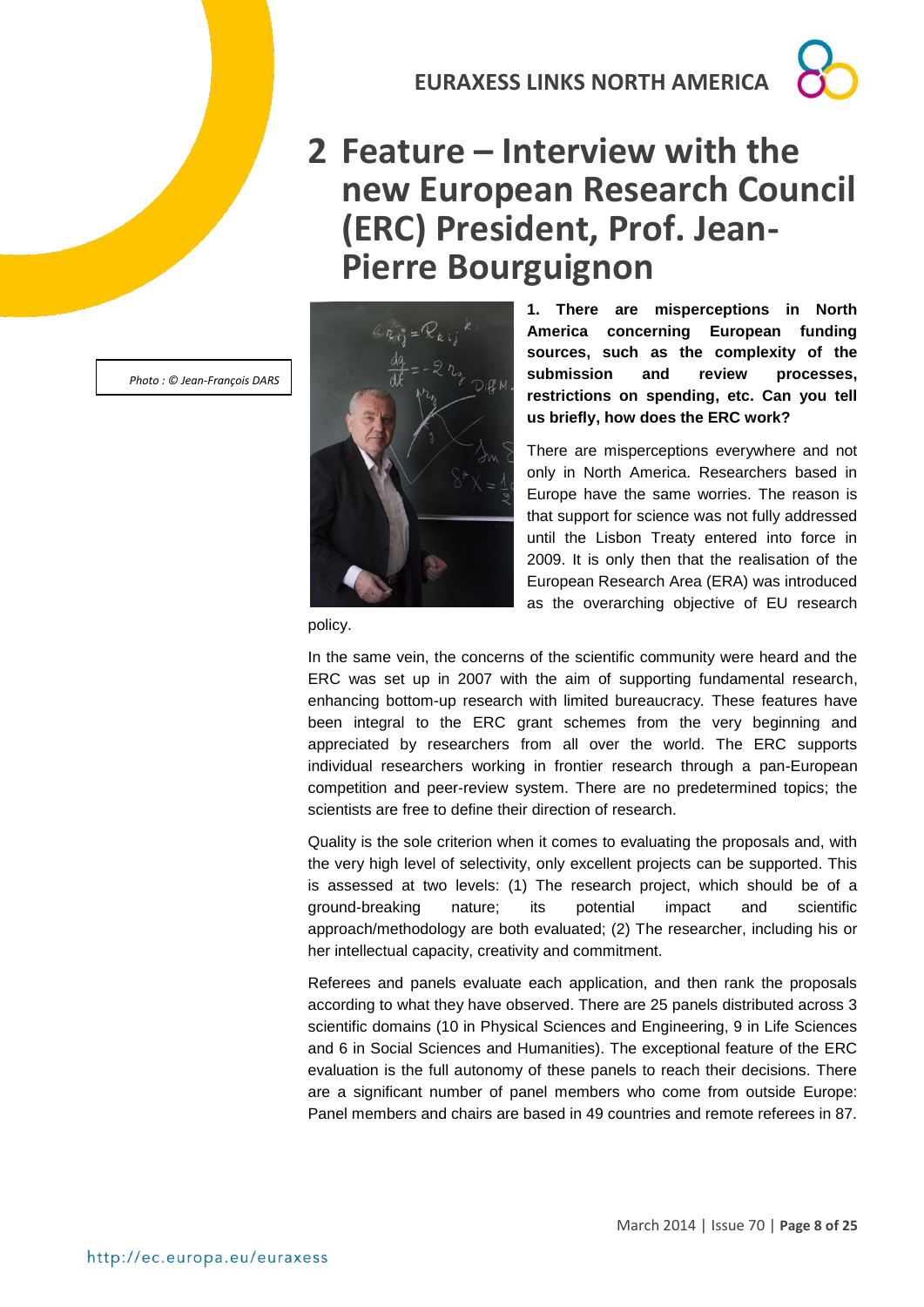

#### **2. What are the success factors for being awarded a grant by the ERC? Where can researchers learn about ERC success stories, especially from US/Canadian applicants?**

As stated before, there are no pre-defined priorities. Researchers are free to choose any research field. Nevertheless, the applicants have to take extreme care to ensure that their proposal fits into a high risk/high gain approach. They should not simply continue what they have already been doing, but explore new ground and propose a really ambitious project with realistic outcomes.

As competition in the ERC calls remains fierce, with a 12% average success rate, researchers are encouraged to submit their proposal only if they feel ready to take up the challenge.

Scientists can consult the ERC [website](http://erc.europa.eu/) to learn about the type of ERC grants, find ERC funded projects in their field and read about a selection of [ERC](http://erc.europa.eu/erc-stories)  [stories.](http://erc.europa.eu/erc-stories) They can also check when the calls open so that they can submit proposals. There is also a dedicated page for non-European researchers: [erc.europa.eu/non-european-researchers.](http://erc.europa.eu/non-european-researchers)

#### **3. It is known that researchers from anywhere in the world can apply for ERC grants provided the research they undertake will be carried out in Europe. Is this rule flexible?**

Yes, ERC calls are open to researchers of any nationality, age or current place of work in the world provided that they are prepared to spend at least 50% of their working time in a European country (EU Member State or Associated Country). The applicants should also bear in mind that the ERC grants are portable within Europe, which means that researchers are able to change host institution whilst keeping their grant. This ensures maximum flexibility for the grantees.

Rules vary a little if you go for a Starting, Consolidator or Advanced grant: Starting or Consolidator grantees need to spend a minimum of 50% of their research time on the ERC project, whereas PIs funded through an ERC Advanced Grant have to spend a minimum of 30% of their research time on the ERC project.

**4. Are there different needs in various scientific domains in Europe, i.e. Life Sciences, Physical Sciences, Engineering, for which ERC applications from researchers are particularly expected?**

As said earlier, ERC grants are completely "bottom-up", offering researchers independence, recognition and visibility. They can work freely on a research topic of their own choice. They can gain financial autonomy for up to five years and the freedom to negotiate the best working conditions with their host institutions because ERC grants have become a benchmark for excellence.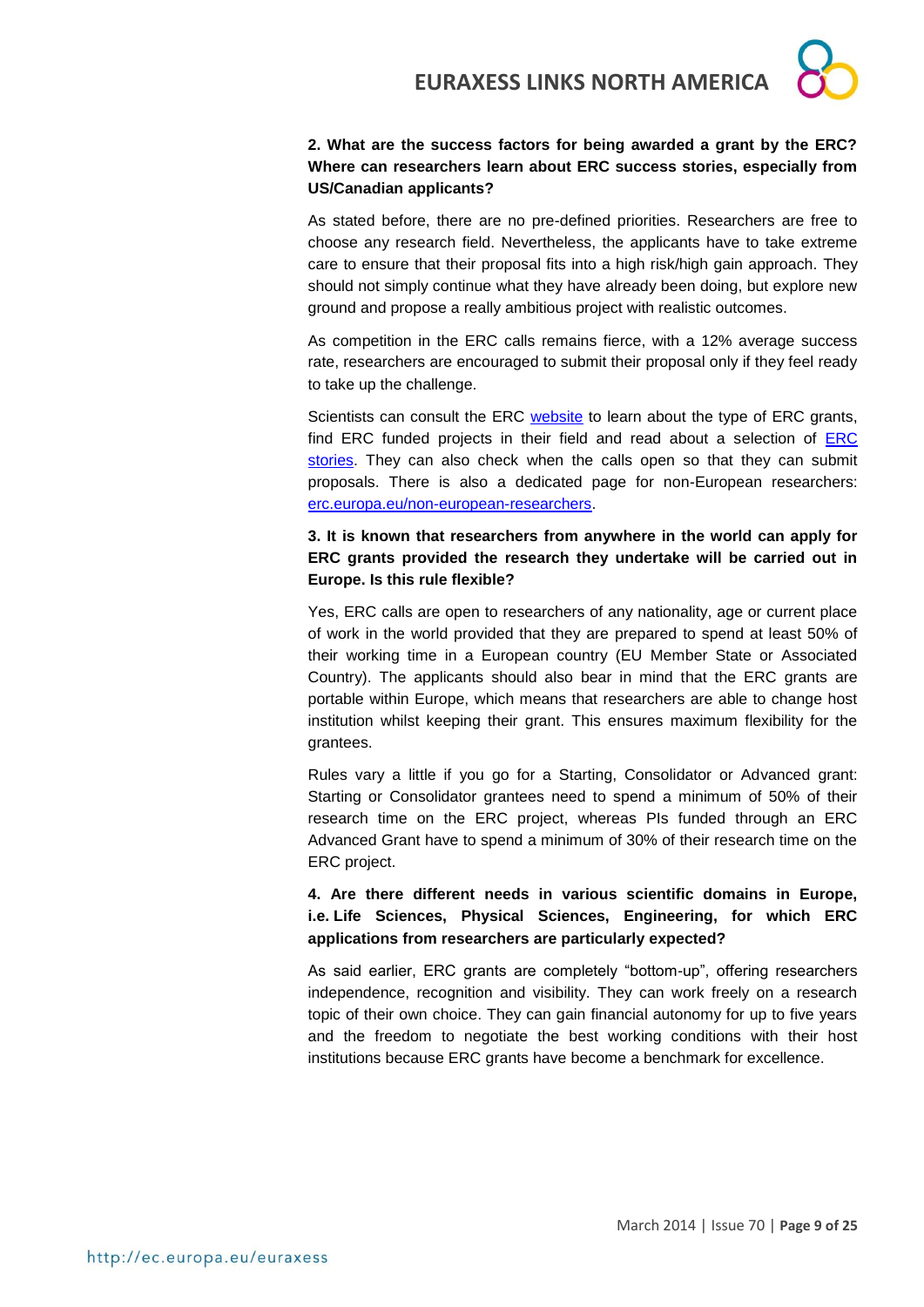#### **Facts and figures about the ERC (2007-2013)**

- More than 4,300 selected proposals; over \$10 billion awarded
- 64 nationalities represented among the ERC grantees
- 500 different host institutions in 29 countries host 50% of the projects
- But "Excellence attracts excellence": the other 50% of the ERC grantees in 50 institutions
- $\bullet$  Highly competitive: average success rate 12%

#### **Facts and figures about ERC applicants and grantees of American nationality (2007 – 2013)**

- Over 460 proposals received from researchers with US nationality (\*)
- Almost 140 proposals selected and \$347 million awarded (= EUR 257 million)
- US nationals are by far the most numerous of all non-ERA grantees
- 100 ERC grantees in Europe were resident in the US at the time of application (3/4 are Europeans)

The ERC will be present at the [American Association for Cancer Research](http://erc.europa.eu/media-and-events/events)  [Annual Meeting \(AACR\)](http://erc.europa.eu/media-and-events/events) held in San Diego in April 5-9, 2014 and at the [Association of American Geographers Annual Meeting](http://erc.europa.eu/media-and-events/events/association-american-geographers-annual-meeting) in Tampa in April 8-12, 2014.

#### [ERC Events](http://erc.europa.eu/media-and-events/events)

#### **[Organisation and Working Groups](http://erc.europa.eu/about-erc/organisation-and-working-groups)**

(\*) All Starting, Consolidator and Advanced grants calls (Proof-of-Concept and Synergy not included)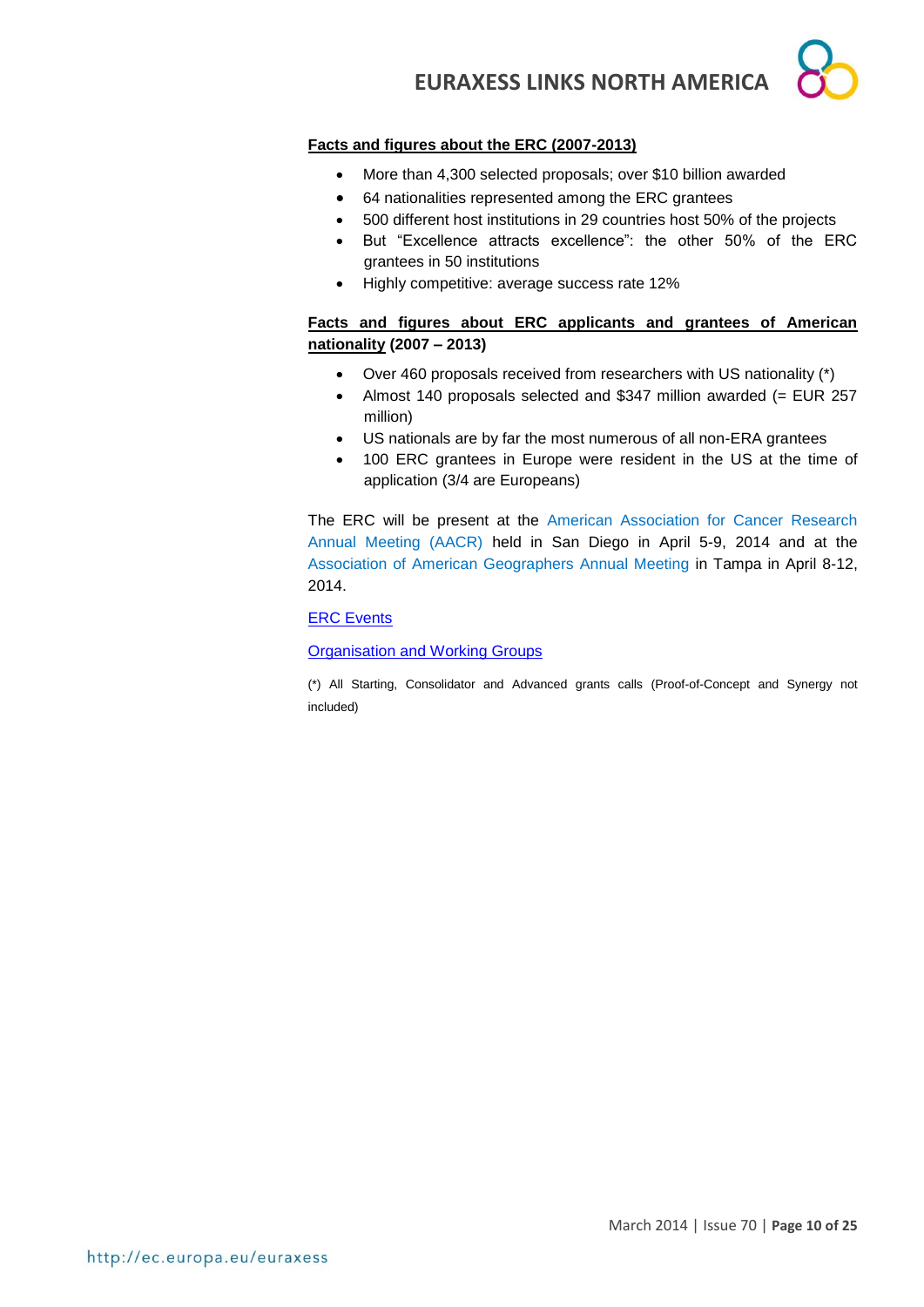# **3 News & Developments**

3.1 EURAXESS – Researchers in Motion Roadshow sets off on a tour of 29 cities in 22 countries

A specially adapted EURAXESS bus will travel to 29 European cities in 22 countries visiting university campuses where awareness-raising events will be organised in cooperation with local EURAXESS Service Centres for students and junior researchers. At each stop, young people will be able to learn about the various EURAXESS services, get help with their CVs, including photos, and/or hear testimonies from researchers who have already used the service. Follow the EURAXESS BUS ROADSHOW on FB and Twitter!

#### [More information](http://ec.europa.eu/euraxess/index.cfm/rights/singleNews/1211)

### 3.2 Innovation Convention, 10-11 March: Watch the videos!

*"It's about bringing researchers & innovators together, bringing industry and academia together, and also giving an opportunity to those who have benefitted from Framework Programme funding to come and show what they've developed and what's now being commercialised".* Máire Geoghegan-Quinn, EU Commissioner for research, innovation and science.

Watch the video: [Day 1](http://www.youtube.com/watch?v=zjJYPRuJKMQ) & [Day 2.](http://www.youtube.com/watch?v=u5z-ohxXbGQ)

### 3.3 First "ERA Chairs" to boost research excellence in 11 regions

Eleven universities and technical institutes in Europe are to receive up to  $\epsilon$ 2.4 million each in EU funding to boost their research capacity though the appointment of the first ever "ERA Chairs", Máire Geoghegan-Quinn, European Commissioner for Research, Innovation and Science, announced.

The initiative wants to bridge Europe's innovation divide by attracting top academics to organizations to help them compete with centres of excellence elsewhere in the European Research Area (ERA).

[More information](http://europa.eu/rapid/press-release_IP-14-125_en.htm)

### 3.4 Promoting Research Excellence - New Approaches to Funding, OECD Report

This [report](http://www.keepeek.com/Digital-Asset-Management/oecd/science-and-technology/promoting-research-excellence_9789264207462-en#page1) presents new evidence on how governments steer and fund public research in higher education and public research institutions through research excellence initiatives (REIs).

### 3.5 EUROSTAT Data on Women Graduates

In 2012, 40% of young women had completed tertiary education compared with 32% of men. The fields of study chosen within tertiary education vary greatly between women and men. In the EU28 in 2011, 79.1% of tertiary education graduates in education & training and 76.0% of graduates in health & welfare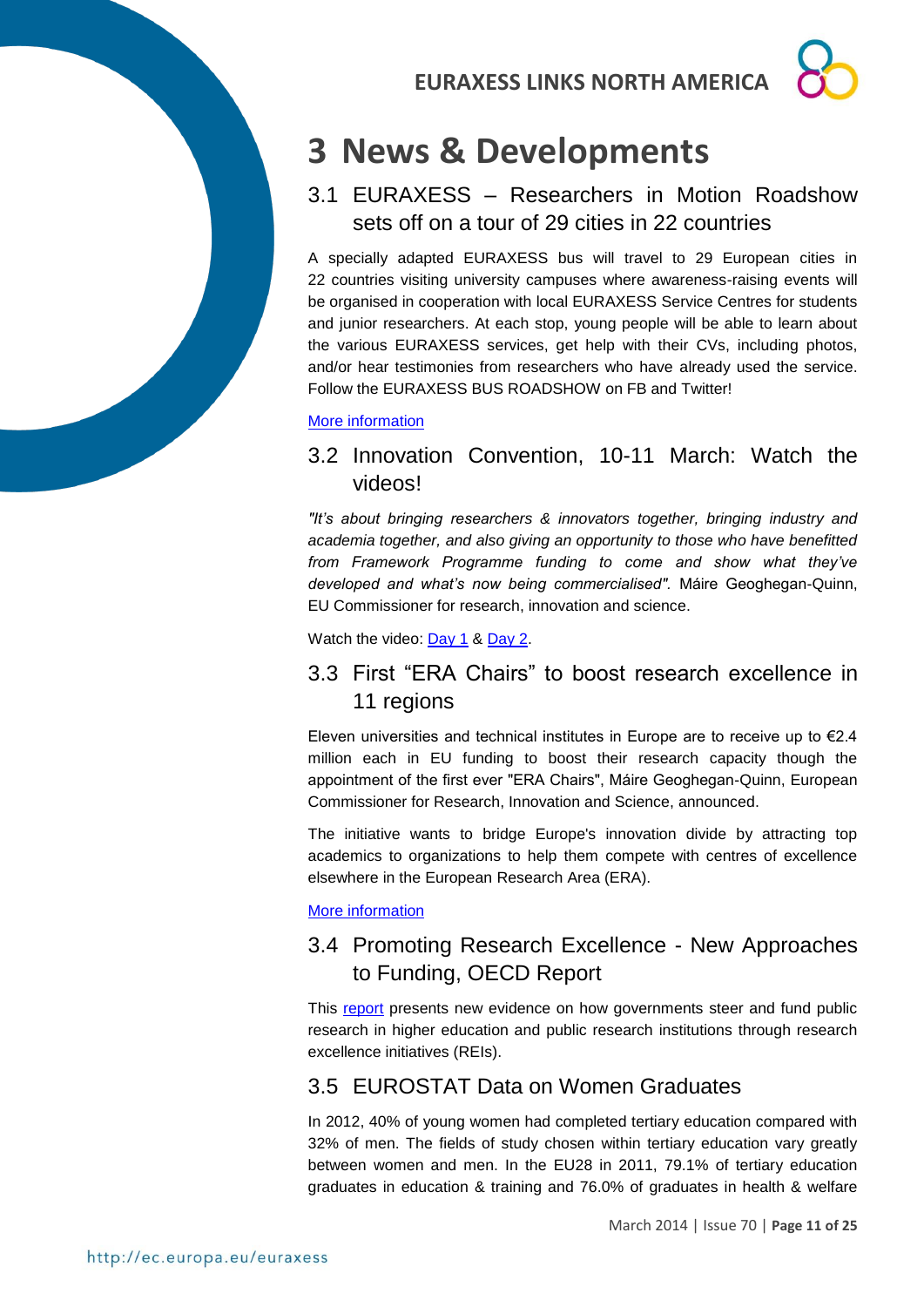were women. On the other hand, only 26.6% of graduates in engineering and 40.8% in science & mathematics were female. The share of female graduates in the different fields varied significantly between Member States, ranging from 74.4% in Denmark to 95.1% in Romania for education & training, from 59.7% in Cyprus to 93.7% in Latvia for health & welfare, from 25.2% in the Netherlands to 60.7% in Romania for science & mathematics and from 16.9% in Ireland to 50.4% in Cyprus for engineering.

[More information](http://epp.eurostat.ec.europa.eu/cache/ITY_PUBLIC/3-07032014-BP/EN/3-07032014-BP-EN.PDF)

3.6 Feasibility study for the development of a certification mechanism for genuinely good HR management in the public research sector in Europe

As part of the European Research Area (ERA) agenda, the European Commission is committed to increasing the attractiveness of research careers in Europe, and to improving employment and working conditions for researchers. It has therefore developed a number of policy initiatives over the past decade that have sought to encourage and support voluntary actions within the Member States in order to make progress in this area.

[More information](http://ec.europa.eu/euraxess/pdf/hrs4r/K3_X20_Final_Report_revised.pdf)

# **4 Grants & Fellowships**

- 4.1 Europe
- 4.1.1 Marie Skłodowska-Curie research fellowships

| Calls                                                                    | Publication date | Deadline   |
|--------------------------------------------------------------------------|------------------|------------|
| <b>INNOVATIVE TRAINING</b><br><b>NETWORKS (ITN)</b>                      | 2013-12-11       | 2014-04-09 |
| <b>RESEARCH AND</b><br><b>INNOVATION STAFF</b><br><b>EXCHANGE (RISE)</b> | 2013-12-11       | 2014-04-24 |
| Individual Fellowships (IF)                                              | 2014-03-12       | 2014-09-11 |

**ITN** supports competitively selected joint research training and/or doctoral programmes, implemented by partnerships of universities, research institutions, research infrastructures, businesses, SMEs, and other socio-economic actors from different countries across Europe and beyond.

**RISE** involves organisations from the academic and non-academic sectors (in particular SMEs), based in Europe (EU Member States and Associated Countries) and outside Europe (third countries). Support is provided for the development of partnerships in the form of joint research and innovation

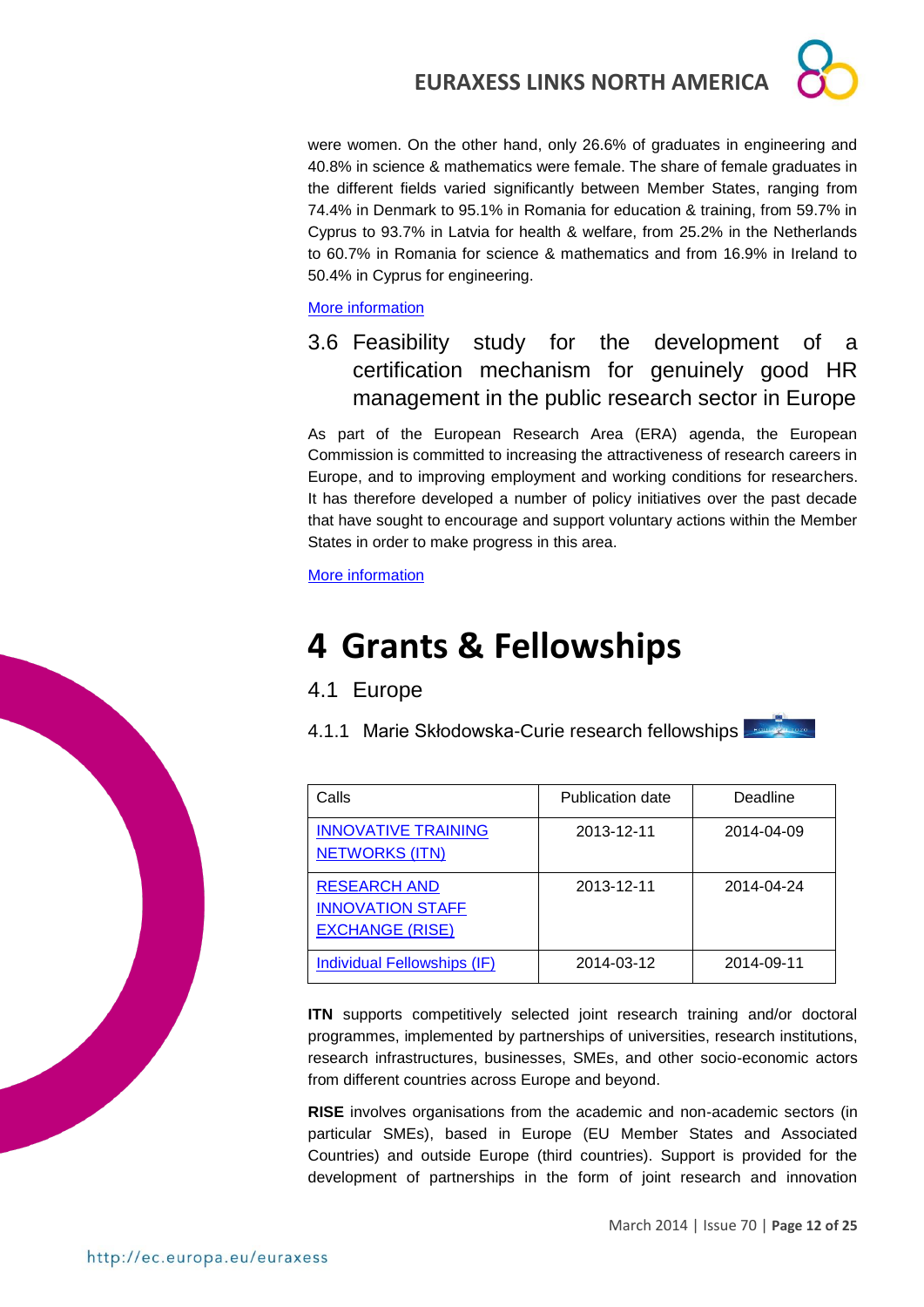activities between the participants. This is aimed at knowledge sharing via international as well as inter-sectoral mobility, based on two-way secondments of research and innovation staff (exchanges) with an in-built return mechanism.

The **Individual Fellowships** support the international mobility of researchers within and beyond Europe.

These fellowships are open to researchers of all nationality and in all areas, who, at the time of the relevant deadline for submission of proposals, are in possession of a doctoral degree or have at least four years of full-time equivalent research experience.

#### 4.1.2 Fulbright-Schuman Program

The Fulbright-Schuman Program, administered by the Commission for Educational Exchange between the United States and Belgium, is jointly financed by the U.S. State Department and the Directorate-General for Education and Culture of the European Commission. The program funds graduate and post-graduate study, research, and lecture proposals in the field of US-EU relations, EU policy, or EU institutions for interested American and EU citizens.

#### [More information](http://www.fulbrightschuman.eu/)

### 4.1.3 European Research Council Grants



Researchers from anywhere in the world can apply for a European Research Council (ERC) grant to go to Europe and conduct research (for at least 50% of their working time). Currently over 300 ERC grantees out of nearly 4,000 are non-Europeans. Research teams set up by ERC grantees are highly international – an estimated 18% of team members are non-Europeans.

Open call:

- [ERC Consolidator Grant](http://ec.europa.eu/research/participants/portal/desktop/en/opportunities/h2020/calls/erc-2014-cog.html) | ERC-2014-CoG

#### **Deadline Date: 20 May 2014**

#### 4.1.4 Jean Monnet Postdoctoral Fellowships

The Robert Schuman Centre for Advanced Studies (RSCAS) offers one or two year fellowships to post-docs in an early stage of their academic career. Priority will be given to proposals that fit well with one or more of the Centre's core research themes: European Institutions, Governance and Democracy, Migration, Economic and Monetary Policy, Competition Policy and Market Regulation, Energy Policy and Climate Policy, Global Governance & International and Transnational Relations of the EU.

#### **Deadline Date: 31 October 2014**

#### [More information](http://www.eui.eu/ServicesAndAdmin/AcademicService/Fellowships/JeanMonnetFellowships/Index.aspx)

4.1.5 EMBO: Fellowships

Young scientists actively seek EMBO Long-Term Fellowships for postdoctoral research to fund and support their internationally mobile careers. Hundreds of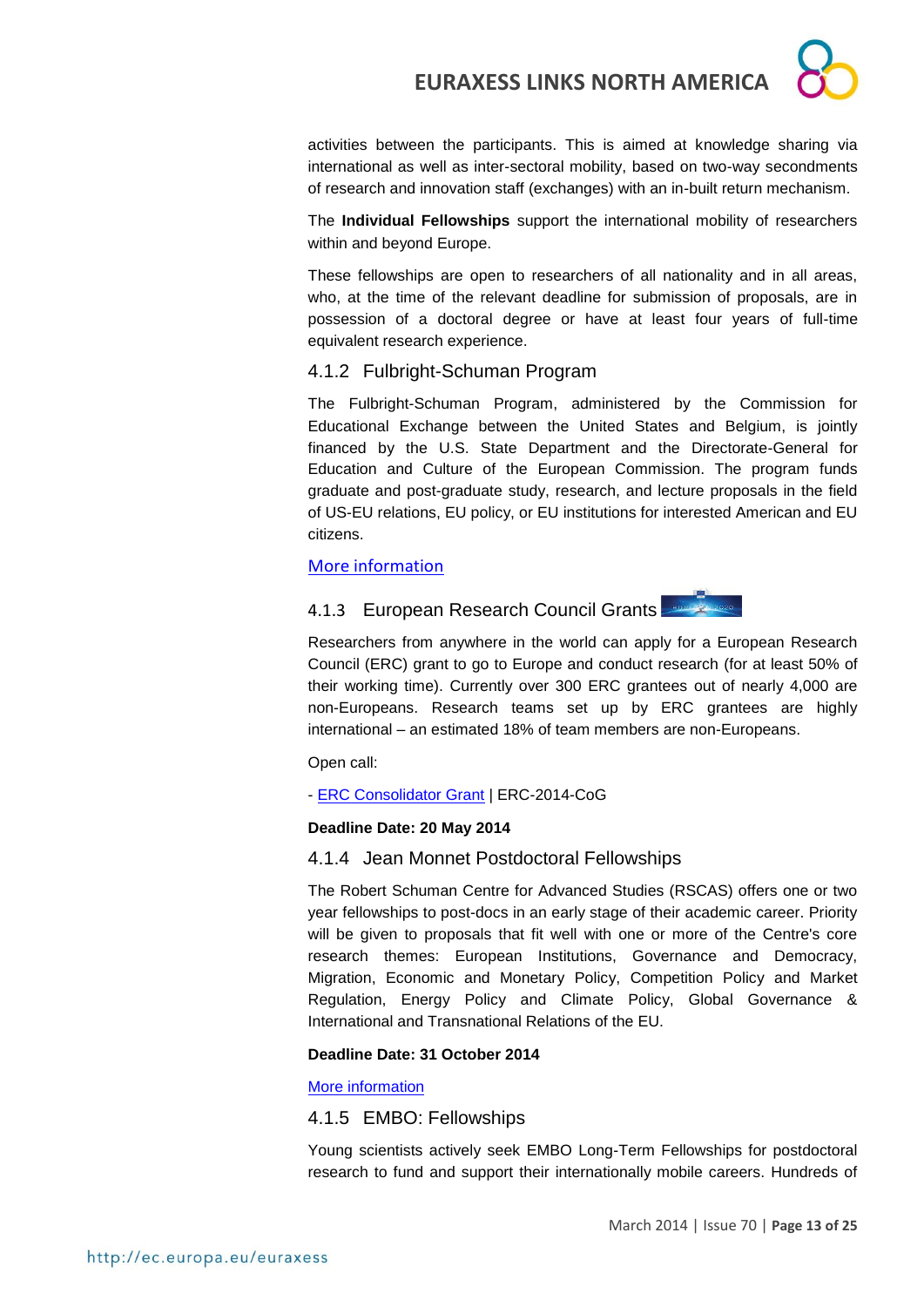

scientists also benefit each year from EMBO Short-Term Fellowships, returning to their home laboratories with new skills as well as contacts for future collaborations.

[Short-Term Fellowships](http://www.embo.org/funding-awards/fellowships/short-term-fellowships) – applications accepted throughout the year

[Long-Term Fellowships](http://www.embo.org/funding-awards/fellowships/long-term-fellowships) – next deadline: **15 August 2014**

[ERS-EMBO Fellowships](http://www.embo.org/funding-awards/fellowships/ers-embo-fellowships) – next deadline: **1 April 2014** for short term

#### 4.1.6 National EURAXESS portals

The latest information on open calls for national grants and fellowships in the 40 member countries of the EURAXESS network can be accessed on the respective national EURAXESS portal.

[Austria,](http://www.euraxess.at/funding/) [Belgium,](http://www.euraxess.be/) [Bosnia-Herzegovina,](http://www.euraxess.ba/index.php?sec=22) [Bulgaria,](http://euraxess.bg/category/services/funding) [Croatia,](http://www.euraxess.hr/sitegenius/topic.php?id=297) [Cyprus,](http://www.euraxess.org.cy/services.shtm) [Czech](http://www.euraxess.cz/euraxess-services/)  [Republic,](http://www.euraxess.cz/euraxess-services/) [Denmark,](http://euraxess.dk/research-funding) [Estonia,](http://euraxess.ee/grants-fellowships/) Faroe Islands, [Finland,](http://www.aka.fi/en-GB/Mobility/Research-funding2/) [France,](http://ec.europa.eu/euraxess/np/france/index_en.html) [FYRoMacedonia,](http://euraxess.mk/content/incoming-researchers) [Germany,](http://www.euraxess.de/portal/funding_database.html) [Greece,](http://library.certh.gr/pls/rmp/mobility.fellowships_grants) [Hungary,](http://euraxess-hungary.hu/en/fellowships-and-grants.html) [Iceland,](http://www.euraxess.is/fellowships-and-grants/) [Ireland,](http://www.euraxess.ie/academic/default.aspx) [Israel,](http://www.euraxess.gov.il/UI/Main/FellowshipsAndGrants.aspx) [Italy,](http://www.euraxess.it/services/types.php?pag=mobility_programs) [Latvia,](http://www.euraxess.lv/en/lapa/114/EURAXESS_Latvia_Services_Centre) [Lithuania,](http://www.euraxess.lt/content/grant.php) [Luxembourg,](http://www.euraxess.lu/eng/Funding) [Malta,](http://www.euraxess.org.mt/index.php/fellowships-a-grants) Moldova, [Montenegro,](http://www.euraxess.me/sitegenius/topic.php?id=276) [Netherlands,](http://www.euraxess.nl/service-centres) [Norway,](http://www.euraxess.no/prognett-euraxess/Funding/1229697992538) [Poland,](http://www.euraxess.pl/index.php/jobs) [Portugal,](http://www.euraxess.pt/services/) [Romania,](http://euraxess.gov.ro/en/research-funding.html) [Serbia,](http://www.euraxess.rs/sitegenius/topic.php?id=251) [Slovakia,](http://www.euraxess.sk/en/main/grants-and-scholarships) [Slovenia,](http://www.euraxess.si/en/fellowships.aspx) [Spain,](http://www.euraxess.es/eng/jobs/european-fellowships) [Sweden,](http://www.euraxess.se/) [Switzerland,](http://www.euraxess.ch/maincontent/fellowships-grants.html) [Turkey,](http://euraxess.tubitak.gov.tr/euraxess/) [UK.](http://www.britishcouncil.org/new/euraxess/euraxess-working-funding/)

Besides providing information on funding opportunities for incoming international and European researchers, staff at the EURAXESS Service Centres offer individual assistance on all aspects of researcher mobility.

### 4.2 EU Member States and Associated Countries

#### 4.2.1 Austria: Information from the Office of Science & Technology in Washington D.C.

"Building bridges of knowledge and expertise between Austria and North America" - this is the mission of the Office of Science & Technology [\(OST\)](http://www.ostina.org/) at the Embassy of Austria in Washington, DC. The OST is the strategic interface in the sciences, research, and research policy between Austria and North America. OST staff can inform you on most relevant funding opportunities in Austria.

#### 4.2.2 Austria: Lise Meitner Program for Scientists from Abroad

Target group: Highly qualified scientists of any discipline who could contribute to the scientific development of an Austrian research institution by working at it. Requirements: completed doctoral studies, international scientific publications, No age limit, invitation from an Austrian research institution.

No deadline – call constantly open.

[More information](http://www.fwf.ac.at/en/projects/meitner.html)

#### 4.2.3 Austria: 2014-15 Austrian Marshall Plan Foundation Fellows in Central European Studies

The Austrian Marshall Plan Foundation Fellowships in Central European Studies enable each year two outstanding scholars to conduct research on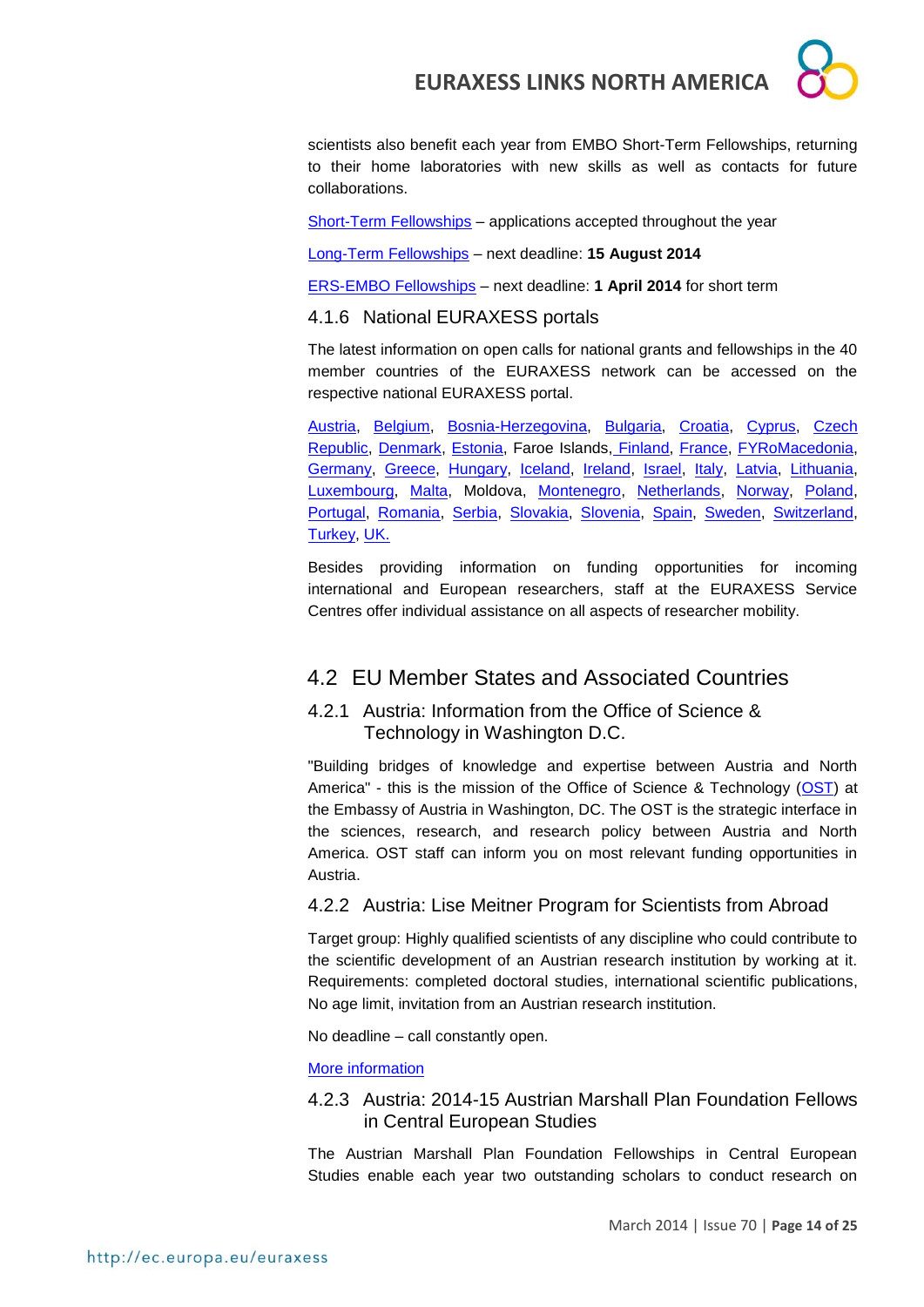important issues related to Central Europe at the Johns Hopkins University School of Advanced International Studies (SAIS) in Washington, D.C. The third pair of Austrian Marshall Plan Foundation Fellows will be appointed for a nine (9) month period from either September 2014 to May 2015 or October 2014- June 2015. **Deadline: April 15**

#### [More information](http://www.marshallplan.at/index.php/application-sais)

#### 4.2.4 Austria - WWTF-funded positions in the Life Sciences, hosted by the Max F. Perutz Laboratories

The WWTF Austria has launched a call for applications in the Life Sciences.

The "Vienna Research Groups for Young Investigators" call by the City of Vienna and the WWTF will fund promising young scientists starting their first independent research group in Vienna. Two to three positions with up to 1,6 Mio.  $€$  funding per group are available, for 6-8 years, with the possibility during this time of conversion to a tenure track position. The deadline is the **30th April 2014**.

#### [More information](http://www.wwtf.at/programmes/ls/index)

#### 4.2.5 Austria: IST FELLOW\*: Call for Postdoctoral Fellows

Are you a talented, dynamic, and motivated scientist looking for an opportunity to conduct research in the fields of BIOLOGY, COMPUTER SCIENCE, MATHEMATICS, PHYSICS, or NEUROSCIENCE at a young, thriving institution that fosters scientific excellence and interdisciplinary collaboration?

Apply to the ISTFellow program. Deadlines March 15 and **September 15.**

#### [More information](http://www.ist.ac.at/istfellow)

\* IST FELLOW is partially funded by the European Union

#### 4.2.6 Belgium: Research Foundation Flanders (FWO) International Mobility

The FWO encourages mobility among researchers and international contacts between research groups. For this purpose, FWO offers different possibilities to researchers to go abroad and to build international networks.

#### [More information](http://www.fwo.be/en/fellowships-funding/international-mobility/)

#### 4.2.7 Belgium: Postdoc fellowships to non-EU researchers

The stimulation of international mobility and the attraction of researchers from abroad is one of the priorities of the European Research Area.

In this context and intending to stimulate the S&T cooperation, the Federal Science Policy Office (BELSPO) does implement a fellowship scheme for highly qualified non EU researchers (i.e. postdoctoral level or equivalent experience), granting them an opportunity to work during 6 to 18 months in a Belgian research team.

#### [More information](http://www.belspo.be/belspo/organisation/call_postdoc_en.stm)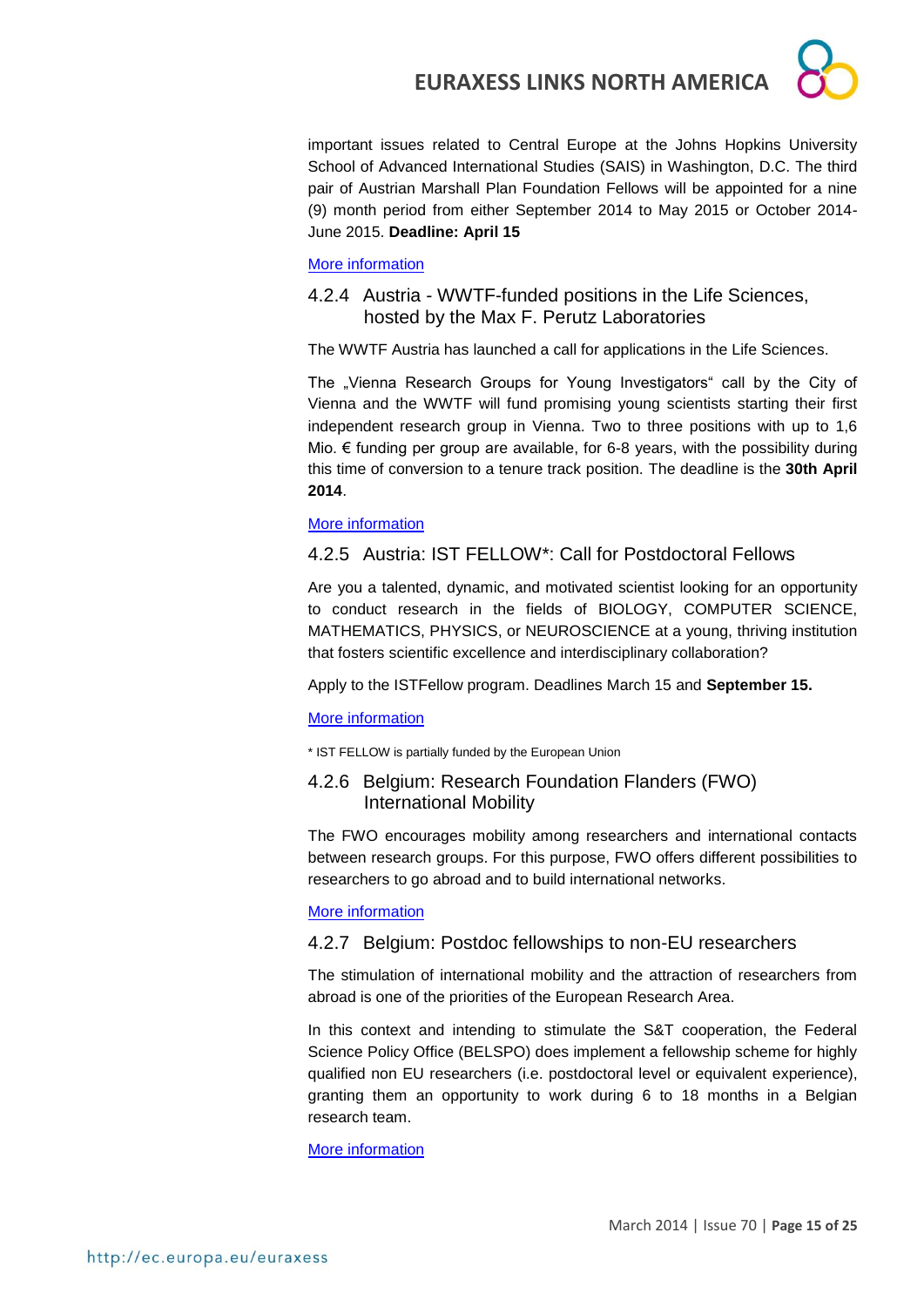

#### 4.2.8 Denmark: PhD positions available

Danish PhD scholarships are fully funded, i.e. you receive a salary and there is no tuition fee. Some PhD programmes are developed as partnerships between universities and private companies.

#### [More information](http://studyindenmark.dk/study-options/phd-positions-1)

#### 4.2.9 Estonia: Scholarships

The Estonian Government offers a number of scholarships intended for university students, researchers or lecturers for studying and doing research at Estonian public universities and institutions. Mostly scholarships are for master's degree and doctoral degree, but some bachelor degree scholarships are also possible.

#### [More information](http://www.studyinestonia.ee/study/scholarships)

#### 4.2.10 Finland: CIMO Fellowships

The CIMO Fellowships programme is open to young Doctoral level students and researchers from all countries and from all academic fields. Master's level studies or post-doctoral studies/research are not supported in the programme.

There are no annual application deadlines in the CIMO Fellowship programme. Applications may be considered at all times. However, please note that applications should be submitted at least 5 months before the intended scholarship period. Decisions will be made within approximately 3 months after receipt of application.

#### [More information](http://www.studyinfinland.fi/tuition_and_scholarships/cimo_scholarships/cimo_fellowships)

#### 4.2.11 France: Overview of research exchange programs

The Office for Science and Technology (OST) located in the French Embassy to the United States (Washington D.C) regularly updates an overview of research exchange programs addressing all categories of researchers in various areas. A specific section of the OST website contains current calls for proposals, career opportunities, and information on French higher education programs.

#### [More information](http://france-science.org/USA-France-Mobility-Schemes.html)

#### 4.2.12 Italy: Fulbright BEST programme

Fulbright BEST promotes innovative entrepreneurship among the young generations of scientists, offering a formative opportunity in the United States. The selected candidates will receive a scholarship to attend a course in innovative entrepreneurship for the duration of up to one year in an American university and to take part in an internship at a start up with a high growth potential. The deadline for applications is **April 18, 2014**.

#### [More information](http://www.fulbright.it/it/news/programma-best-pubblicato-bando-di-concorso-per-la.a.-2014-15)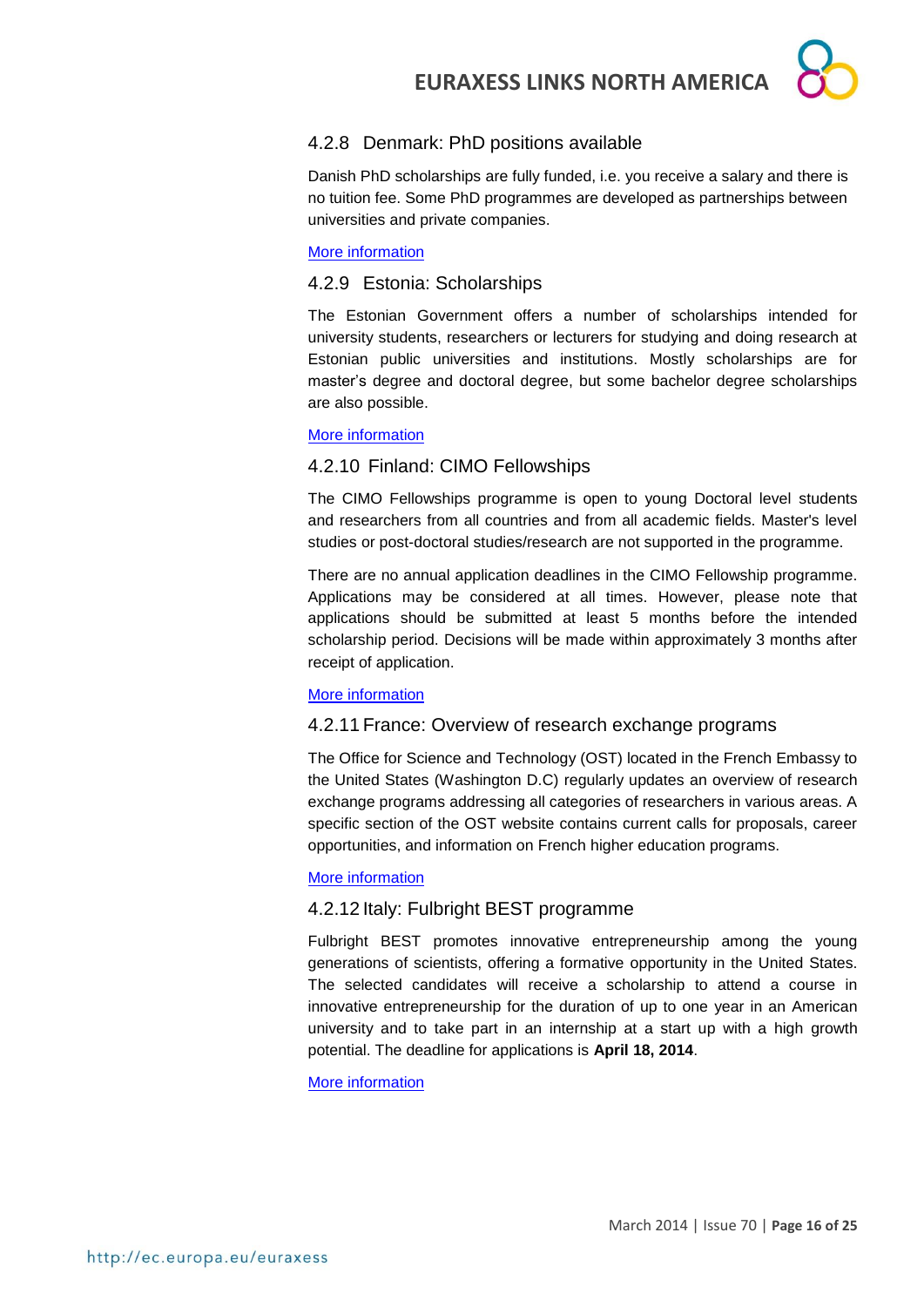#### 4.2.13 Lithuania: Lithuanian Research Council: Postdoctoral **Fellowships**

Researchers from Lithuania and abroad who have been awarded a Ph.D. degree within a period of 3 years can apply for Postdoctoral Fellowships. Any higher education institution, research institute, research center or other research establishments and enterprises in Lithuania can act as a Host Institution.

#### [More information](http://www.lmt.lt/en/rnd/fellowships.html)

#### 4.2.14 Luxembourg: National Foundation for Research: INTER Mobility Program

The aim of the INTER Mobility Programme is to promote the scientific exchange between research groups of the Luxembourg public research institutions and research groups abroad in order to foster innovative, internationally competitive research and support the exchange of key knowledge and technological knowhow. Thus the activities should have a strong impact on the research programme of the Luxembourg research group as well as on the career development of the researcher. The INTER Mobility Programme allows for research stays in both directions (researchers working in Luxembourg to go abroad or for researchers from elsewhere to come to Luxembourg).

Next deadline: **30 June 2014**

#### [More information](http://www.fnr.lu/en/Research-Programmes/Research-Programmes/Calls/INTER-Mobility-Programme-Call-for-Proposals)

#### 4.2.15 Malta: University of Malta: Junior Research Fellowships

Junior Research Fellowships are available as part of the Educational and Cultural Affairs Fellowships. Open to doctoral students and recent Ph.D. recipients who are U.S. citizens.

#### [More information](http://www.amscan.org/study_scandinavia_details.html)

#### 4.2.16 Norway: Fulbright Norway: The US-Norway Fulbright Grant Program

The U.S.-Norway Fulbright Foundation offers a range of mobility scholarships to students and researchers for stays with Norwegian and American host organizations.

#### [More information](http://www.fulbright.no/en/grants/)

#### 4.2.17 Poland: Foundation for Polish Science (FPS): IMPULS **Competition**

FPS is accepting applications from researchers interested in pursuing innovative projects with commercial potential within the [IMPULS competition.](http://www.fnp.org.pl/en/oferta/skills-konkurs-impuls-2/) The competition's goal is promotion of applied research and improvement of skills in commercialisation of the results of research and development work.

**Applicants for the** [IMPULS competition](http://www.fnp.org.pl/en/oferta/skills-konkurs-impuls-2/) **must complete an enterprise, technology transfer or negotiations**[training course](http://www.fnp.org.pl/en/oferta/skills-trainings/) **organised by the Foundation for Polish Science as part of the** [SKILLS project](http://www.fnp.org.pl/en/kategoria_szkolenia/the-skills-project/)**.**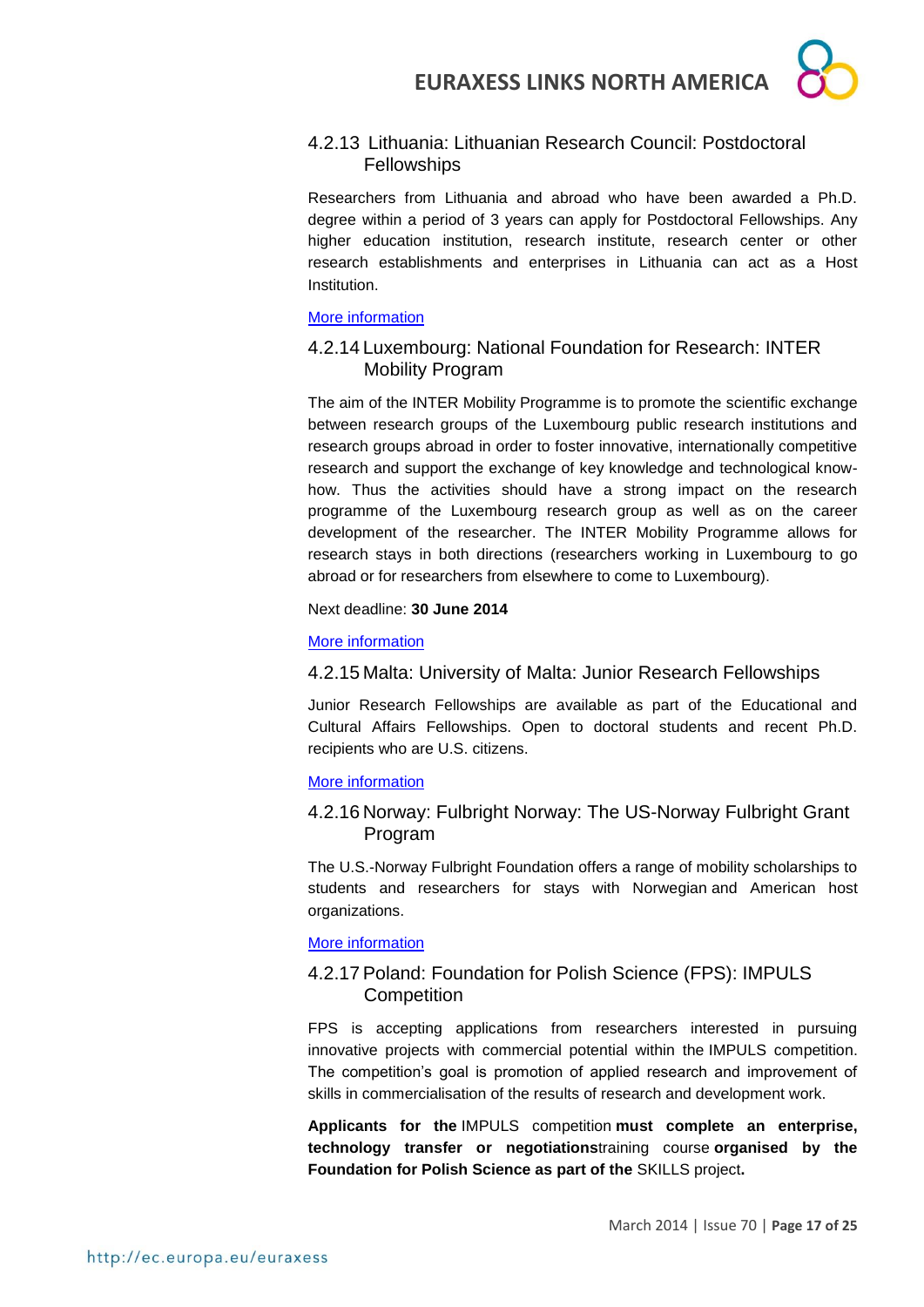

The competition will gather innovative ideas and research conceptions with commercial potential. The finalists (maximum 15 people) will present their projects at an interview with a committee comprising specialists from the science and business communities.

#### Next deadline: **11 April 2014**

#### [More information](http://www.fnp.org.pl/en/przedluzamy-termin-naboru-wnioskow-w-konkursie-impuls/)

#### 4.2.18 Poland: Foundation for Polish Science: KOLUMB – supporting grants

Programme – supporting grants is an additional offer for the KOLUMB programme laureates (till 2009 edition). The aim of the grant is to enable young researchers to take a full advantage of gained knowledge and skills during the further work in Polish research institutions.

#### **Applications accepted on a rolling basis**

#### [More information](http://www.fnp.org.pl/en/oferta/kolumb-granty-wspomagajace/)

#### 4.2.19 Poland: Foundation for Polish Science: IDEAS FOR POLAND

The objective of the program is to encourage young, brilliant researchers from all over the world to choose Poland as the place to carry out their research projects submitted for the ERC competition. The program is designed for people whose previous scientific record demonstrates they are highly independent as researchers and warrants they will conduct world-class quality research.

#### **Applications accepted on a rolling basis**

#### [More information](http://www.fnp.org.pl/en/oferta/ideas-for-poland/)

4.2.20 Slovakia: National Scholarship Program of the Slovak Republic: Teaching/Research/Artistic Stay for University Teachers, Researchers and Artists (1-12 months)

#### Next deadline: **30 April 2014**

#### [More information](http://grants.saia.sk/Pages/ProgramDetail.aspx?Program=299)

4.2.21 Slovakia: SAIA, n.o.: Scholarships of the Ministry of Education, Science, Research and Sport of the Slovak Republic – Teaching/Research Stay for University Teachers and Researchers (3 months)

#### Next deadline: **31 May 2014**

#### [More information](http://grants.saia.sk/Pages/ProgramDetail.aspx?Program=536)

#### 4.2.22 Spain: First call for UC3M CONEX talent recruitment under COFUND initiative

The objective of CONEX (CONnecting EXcellence to UC3M) is to provide training and opportunities for professional development for postdoctoral researchers of any nationality, who are not residents in Spain, so that they can advance in their professional careers while contributing their knowledge to the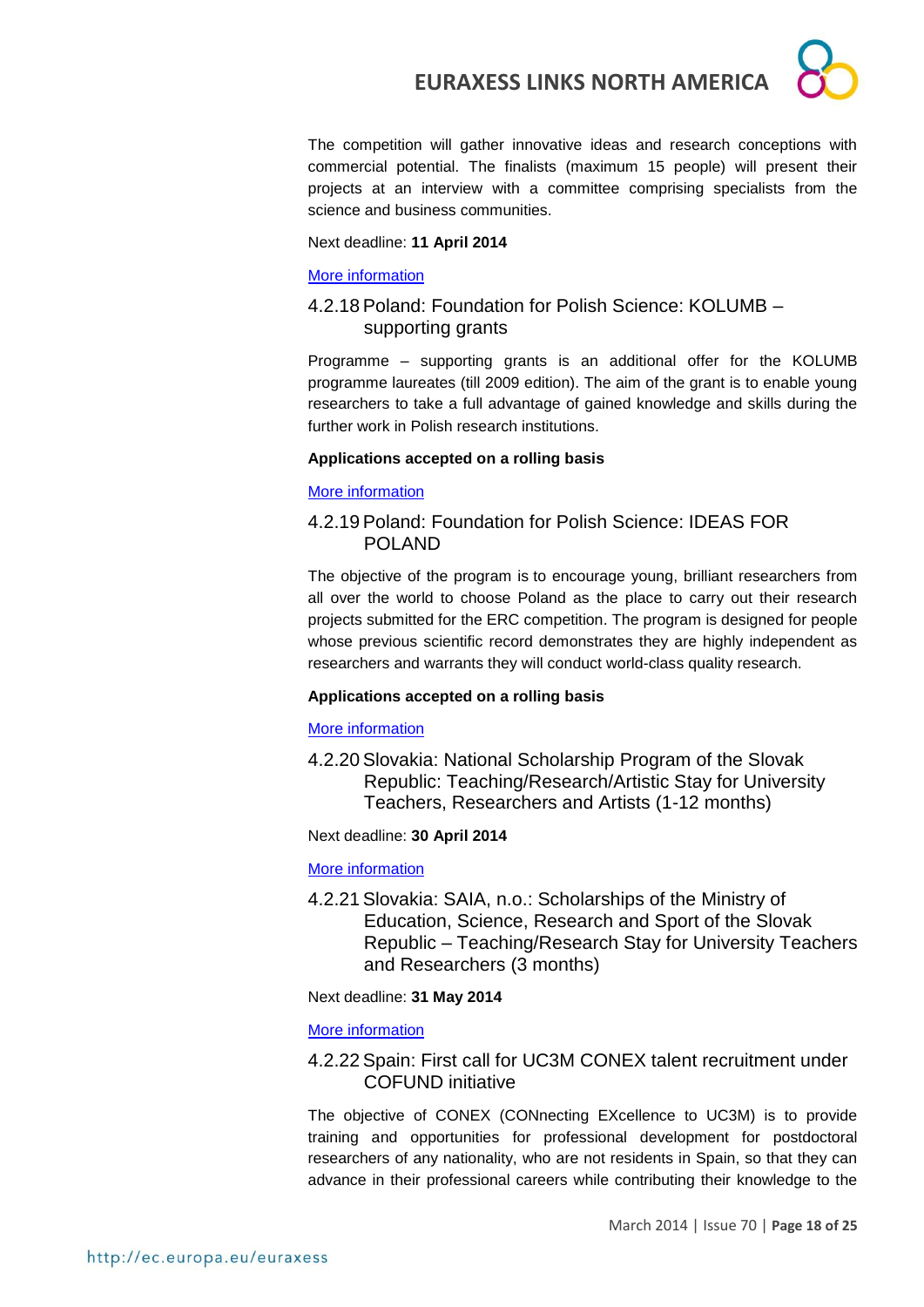Spanish scientific university system. Accordingly, applicants who respond to this call can carry out their own research and contribute their experience to the UC3M department or research institution of his/her choice. Thusly, the intention is to connect excellence with UC3M through this mobility programme.

The CONEX programme aims to offer a total of 28 of these types of fellowships. In the first call, 16 researchers will be chosen: 6 in the category "Very Experienced Professors" -those having more than 10 years of postdoctoral research experience; and 10 in the category "Experienced Professors"-those having 4-10 years of experience since receiving their doctoral degree.

Questions and doubts: [conex@uc3m.es](mailto:conex@uc3m.es)

Next deadline: **29 May 2014**

#### [More information](http://portal.uc3m.es/portal/page/portal/investigacion/Conex/first_call_applications)

#### 4.2.23 Sweden: Swedish Research Council for Health, Working Life and Welfare: Visting Researchers

The purpose of funding visiting researchers is to add qualified knowledge and competence to the Swedish research society within Fortes areas of responsibility. These financial contributions should primarily fund shorter stays (less than six months) for research, consultations, lectures and seminars (also at other institutions than the host institution). Grants for visiting researchers are exclusively for researchers active at non-Swedish research institutions.

#### [More information](http://www.forte.se/en/Calls-for-proposals/Open-calls/Visiting-researchers/)

#### 4.2.24 Sweden: Swedish Research Council: International Career Grant

The purpose of the grant is to enable you as a researcher to develop both in your research and as a research leader early on in your career. You will spend at least two-thirds of your grant period in another country. Leadership training is included in the grant. For the university, the grant opens up possibilities for strategic recruitment and the further training of researchers.

Next deadline: **23 April 2014**

[More information](http://www.vr.se/inenglish/researchfunding/applyforgrants/callforproposals/opengrants/internationalcareergrant.5.7e727b6e141e9ed702b12837.html)

#### 4.2.25 Sweden: Swedish Research Council: Tage Erlander Visiting Professorship

The purpose of this professorship is to give an internationally recognized foreign researchers the opportunity to spend one year at a university or higher education institution (HEI) or research institute in Sweden.

Next deadline: **5 May 2014**

[More information](http://www.vr.se/inenglish/researchfunding/applyforgrants/callforproposals/opengrants/tageerlandervisitingprofessorship.5.7e727b6e141e9ed702b13acd.html)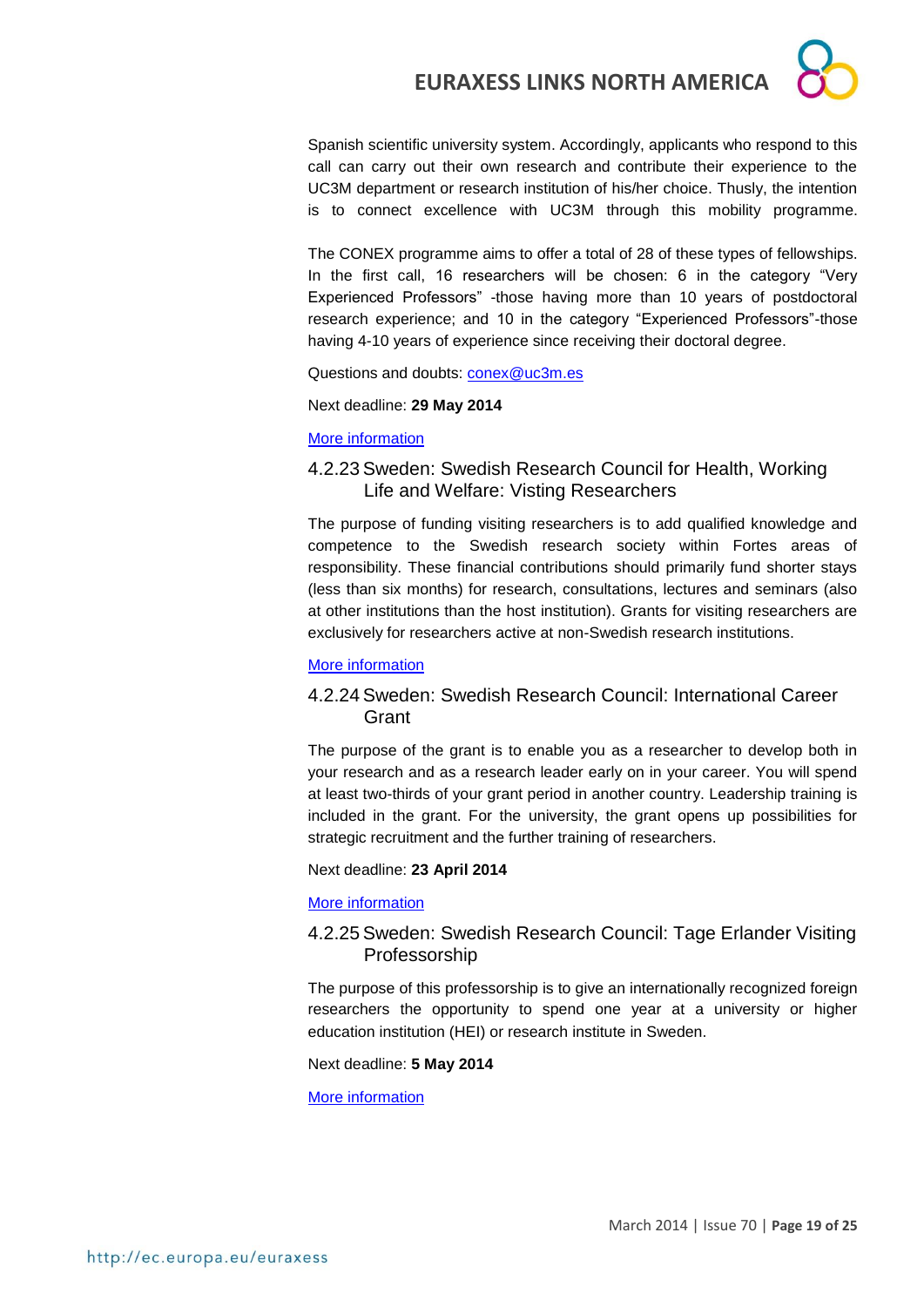#### 4.2.26 Sweden: Swedish Research Council: Kerstin Hesselgren and Olof Palme Visiting Professorships

The purpose of these visiting professorships is to enrich and develop the work of Swedish University departments in a manner that benefits the department's own activities, and can lead to continued international cooperation.

The Kerstin Hesselgren Chair should be awarded to a foreign prominent internationally-recognized female researcher in the social sciences or humanities.

#### Next deadline: **5 May 2014**

#### [More information](http://www.vr.se/inenglish/researchfunding/applyforgrants/callforproposals/opengrants/kerstinhesselgrenandolofpalmevisitingprofessorships.5.7e727b6e141e9ed702b13afe.html)

#### 4.2.27 Switzerland: Swiss National Science Foundation: International Short Visits

The International Short Visits of the SNSF enable researchers working in Switzerland to go abroad or researchers from elsewhere to come to Switzerland. The visits can last between one week and three months and are limited to one person (the visiting fellow) going to one institute (the host institute). Both the visiting fellow and one person from the host institute (the host) are co-applicants of the proposal.

#### Next deadline: **open**

#### [More information](http://www.snf.ch/SiteCollectionDocuments/int_eu_short_visits_e.pdf)

#### 4.2.28 Turkey: TÜBITAK: Fellowships for Visiting Scientists and Scientists on Sabbatical Leave

In order to contribute to the improvement of human resources and the research in Natural Sciences, Engineering and Technology, Medical Sciences, Social Sciences and Humanities (\*) at Universities, Research Institutions and Industry in TURKEY, the eminent scientists/researchers are supported to visit to Turkey by giving seminars/conferences/lectures, or doing R&D activities.

#### Next deadline: **last working day of each month**

#### [More information](http://www.tubitak.gov.tr/en/scholarship/postdoctoral/international-programmes/content-2221-fellowships-for-visiting-scientists-and-scientists-on-sabbatical-leave)

#### 4.2.29 UK: EURAXESS Jobs portal: Individual Fellowship **Opportunities**

[More information](http://ec.europa.eu/euraxess/index.cfm/jobs/fgNationalLevel/careerStage/0/country/1379/researchField/0/page/1)

EURAXESS National [Fellowships&Grants](http://ec.europa.eu/euraxess/index.cfm/jobs/fgNationalLevel)

#### 4.3 Databases and Further Information

#### 4.3.1 Austria: Database of scholarships and research grants available

Austria's most comprehensive database for scholarships and research grants in German and English language offers an overview of about 1200 funding opportunities for incoming and outgoing researchers, graduates and students.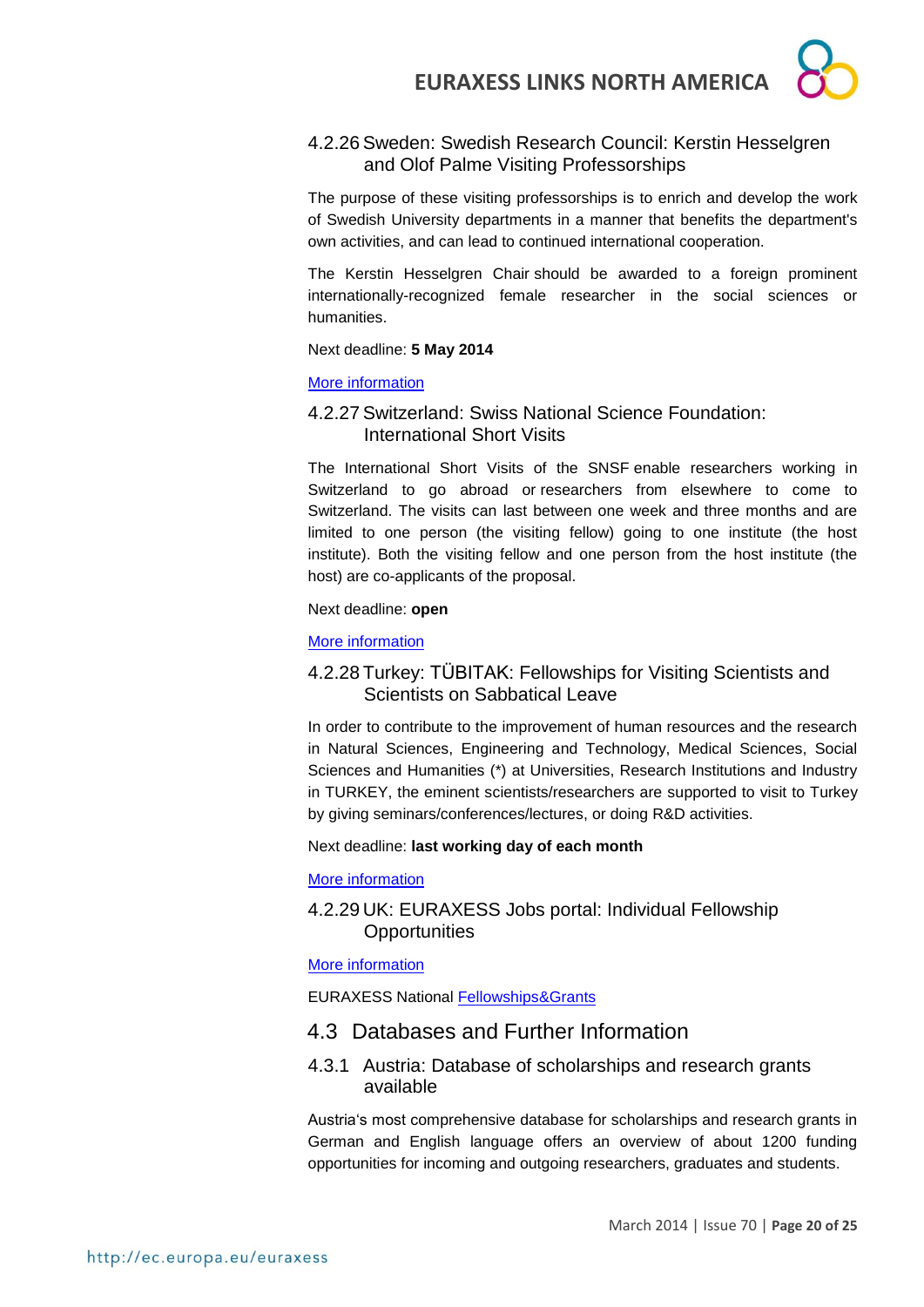

#### [More information](http://www.oead.at/index.php?id=737&L=1)

#### 4.3.2 Belgium: a comprehensive webportal

Calls for proposals are published all through the year on the Belgian Federal portal for research and innovation.

#### Further [information](http://www.research.be/ListURL/list.asp?KeyId=623&up=619)

#### 4.3.3 Cyprus: the Research Promotion Foundation

The Research Promotion Foundation (RPF) promotes the development of scientific and technological research in Cyprus. The RPF has established a list of research stakeholders, some offering funding opportunities.

#### [More information](http://www.research.org.cy/EN/user_info/useful_websites.html)

4.3.4 Denmark: Funding programmes for research and innovation and Danish Innovation Centre in the USA

The Danish Ministry of Science, Innovation and Higher Education has published an exhaustive [guide](http://fivu.dk/en/research-and-innovation/funding-programmes-for-research-and-innovation/guide-to-funding) to Danish funding programmes. Innovation Centre Denmark, Silicon Valley, provides you with information about Danish research environment and funding opportunities.

#### [More information](http://icdk.um.dk/en/about-us/innovationcentres/siliconvalley/)

#### 4.3.5 Estonia: Estonia Research portal!

Estonian Research Portal is the public section of the Estonian Research Information System. It gives an overview on various aspects of Estonian R&D including funding opportunities.

#### [More information](https://www.etis.ee/index.aspx?lang=en)

#### 4.3.6 Finland: Key links to Finnish funding agencies and opportunities

Funding for scientific research in Finland comes predominantly from private companies and the government. Other important sources of funding include various funds and foundations. Here are some of the biggest [funding agencies.](http://www.aka.fi/en-GB/Mobility/Research-funding2/)

#### 4.3.7 France: Find your PhD with the new website "PhD in France"

This website presents French PhD offers on one platform and is open to all foreign students.

This site aggregates the offers of the laboratories and universities in France. It helps in making research simple for all foreign and English-speaking students wishing to pursue a PhD in France.

For the majority of the scientific doctorates, the student gets a 3-year employment contract for a gross amount of approximately  $\epsilon$  1,700 / month (1300 € net).

[More information](http://www.phdinfrance.net/)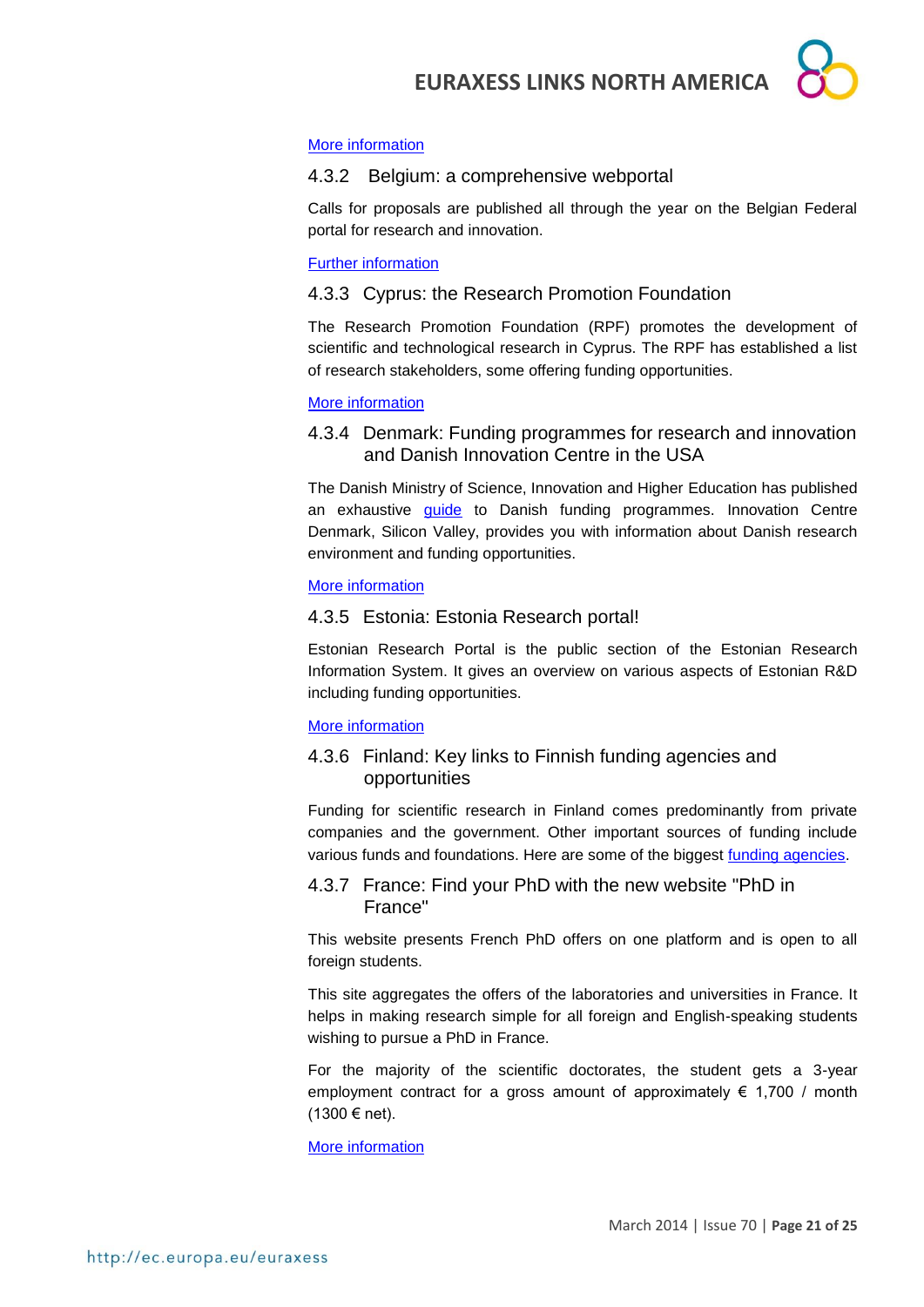

4.3.8 Germany: Funding and resources opportunities for graduate and doctoral students, postdocs and faculty and researchers

The German Center for Research and Innovation based in New York compiles all existing funding and resources opportunities for graduate and doctoral students, postdocs and faculty and researchers.

#### [More information](http://www.germaninnovation.org/resources/faculty-and-researchers)

#### 4.3.9 Ireland: Research opportunities

The Irish Research Council (IRC) manages a suite of inter-linked research schemes, funding scholars at various career stages, from postgraduate study to senior research project-based awards. For early stage researchers these include the Gov. of Ireland Postgraduate scholarships and Gov. of Ireland Postdoctoral Fellowships, which fund research at pre- and post-doctoral levels, and the Research Project Grants Scheme, which allows researchers and research teams to expand their activities into new research areas by way of stimulus project grants and knowledge transfer initiatives. The IRC manages and monitors all awards funded under these schemes on a bi-annual basis.

[More information](http://www.research.ie/funding-opportunities)

# **5 Jobs**

### 5.1 EURAXESS Portal

There are currently over 8,000 research jobs and fellowship programmes (all over Europe but also in other countries such as in USA/Canada and in all disciplines) accessible via the **EURAXESS Jobs** database.

Check out the latest jobs offered on the portal or search positions by keyword, research profile, country or field.

[Online Jobs and Fellowships](http://ec.europa.eu/euraxess/index.cfm/links/eurRes/north_america) on the EURAXESS Links North America website. Research organisations (public and private) can upload their job vacancies located in Canada and the US. It is free of charge.

### 5.2 Other Research Career Sites

#### 5.2.1 Canada

Career opportunities in Canada: [National Research Council Canada](http://www.nrc-cnrc.gc.ca/eng/careers/index.html) and [careers](http://oraweb.aucc.ca/pls/ua/ua_re)

5.2.2 Europe

Find A Postdoc:<http://www.findapostdoc.com/>

Find Scholarships in Europe:<http://www.scholarshipportal.eu/>

Find PhDs in Europe:<http://www.phdportal.eu/>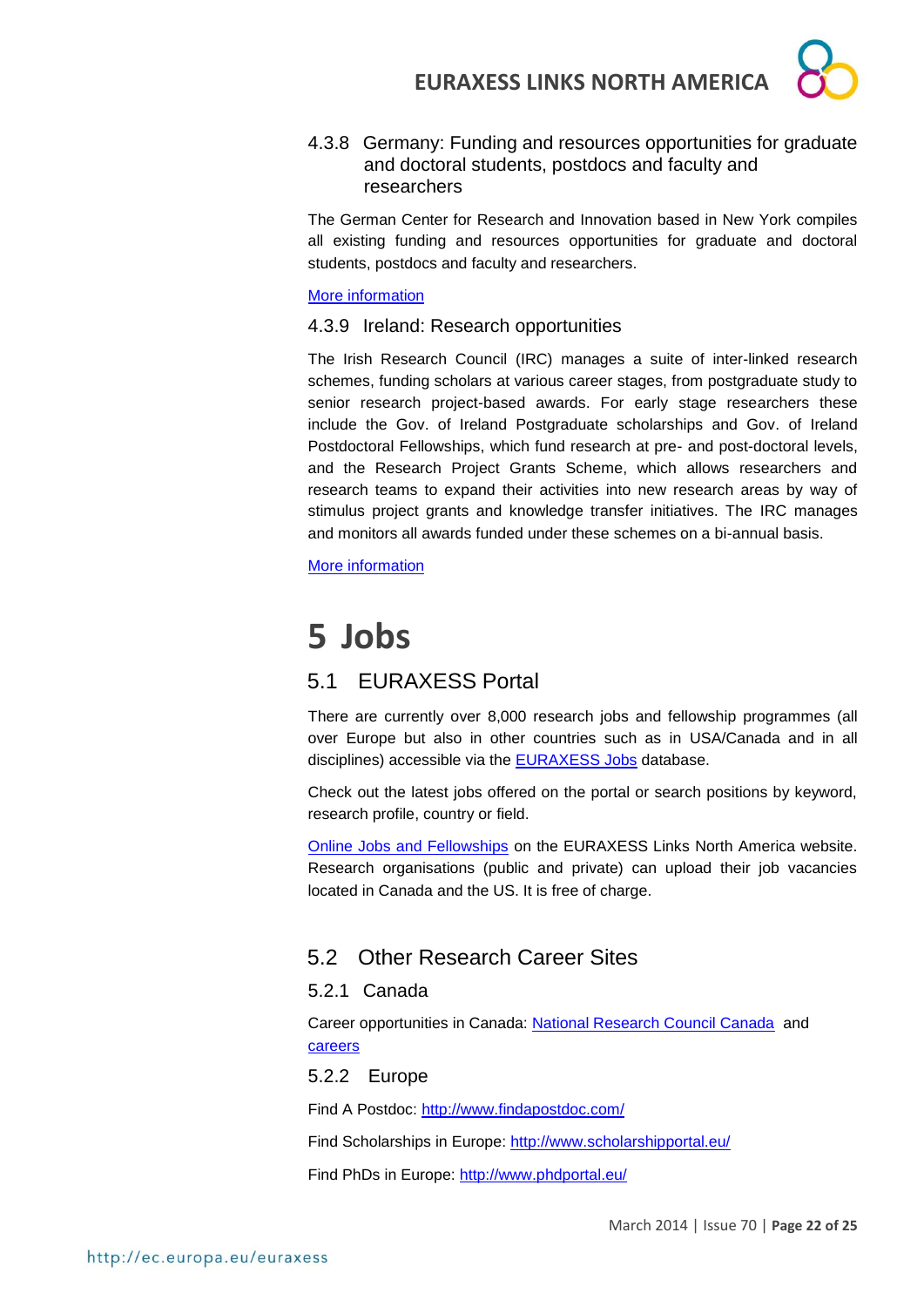Career.edu:<http://www.career.edu/index.php> Academic Jobs EU: [http://www.academicjobseu.com](http://www.academicjobseu.com/) Euro Science Jobs:<http://www.eurosciencejobs.com/> The European Job Mobility Portal:<http://ec.europa.eu/eures/home.jsp?lang=en> Careers with the European Union: [European Personnel Selection Office](http://europa.eu/epso/index_en.htm) (EPSO) Careers with the European Union (EPSO), [Non-permanent Posts](http://europa.eu/epso/apply/today/temporary_en.htm) EuroBrussels:<http://www.eurobrussels.com/> 5.2.3 USA AAAs support: [Science careers from the Science journal](http://sciencecareers.sciencemag.org/) The Chronicle of Higher Education Careers Service:<http://chronicle.com/jobs/> NSF guidance of funding opportunities for [Graduate students](http://www.nsf.gov/funding/education.jsp?fund_type=2) NSF guidance of funding opportunities for [Postdoctoral fellows](http://www.nsf.gov/funding/education.jsp?fund_type=3) Funding opportunities at [researchusa.com](http://www.researchresearch.com/index.php?option=com_content&view=article&id=21&Itemid=21)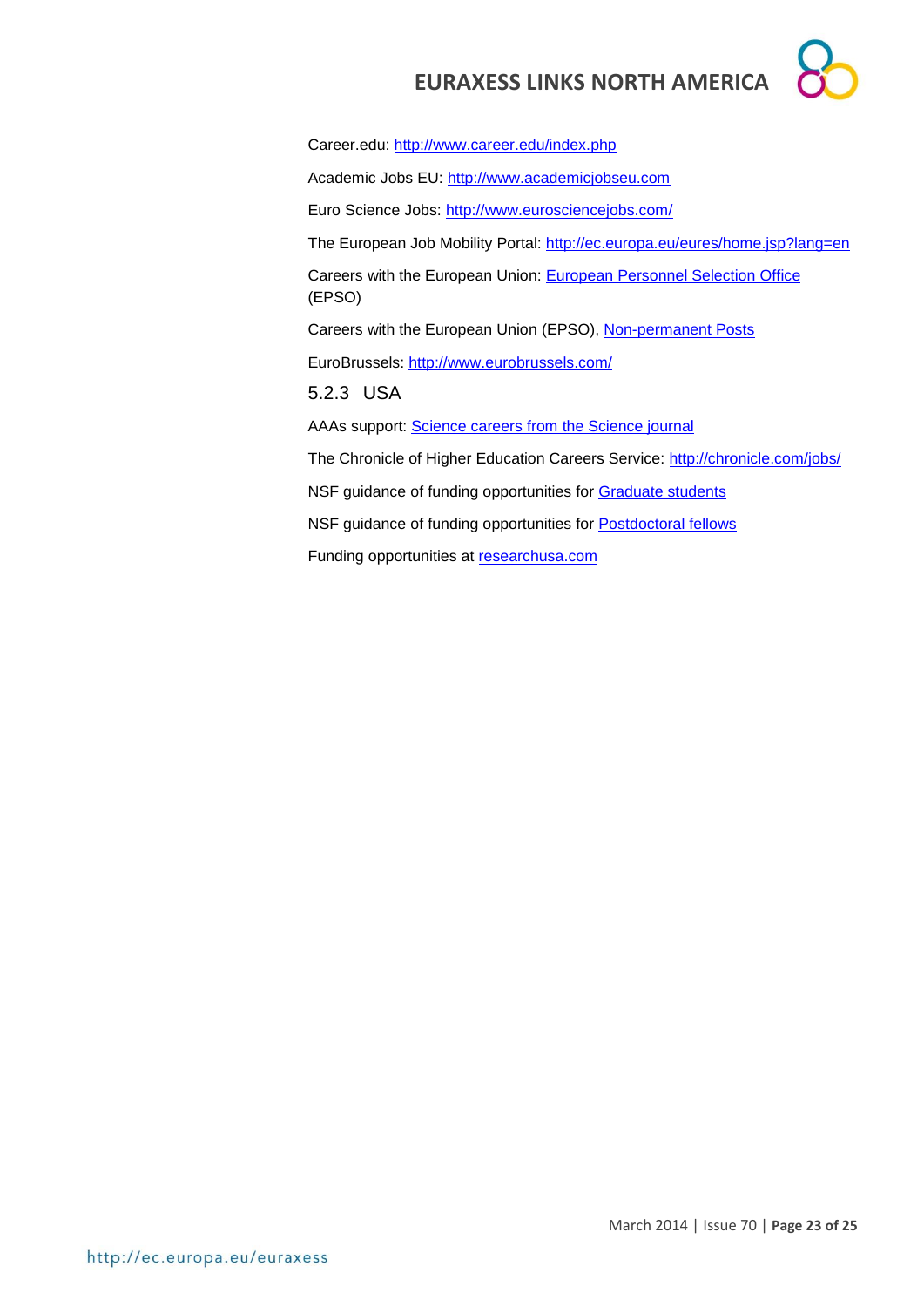# **6 Events**

### 6.1 Europe: Forthcoming events

| <b>Event</b>                                                                                                     | <b>When</b>         | <b>Where</b>                                                              | <b>Organized by</b>                                                                                                          | <b>Link to the</b><br>event |
|------------------------------------------------------------------------------------------------------------------|---------------------|---------------------------------------------------------------------------|------------------------------------------------------------------------------------------------------------------------------|-----------------------------|
| <b>Funding student</b><br>mobility -<br><b>Scholarships, grants</b><br>and loans                                 | 10 April            | Brussels, Belgium                                                         | Academic<br>Cooperation<br>Association                                                                                       | Link                        |
| <b>Industrial</b><br><b>Technologies 2014</b><br>conference                                                      | 9-11 April<br>2014  | Athens, Greece                                                            | <b>EU</b><br>Greek<br>Presidency<br>event                                                                                    | <b>Link</b>                 |
| <b>Transport Research</b><br><b>Arena (TRA) 2014:</b><br><b>Innovate Mobility,</b><br><b>Mobilise Innovation</b> | 14-17 April<br>2014 | Paris, France                                                             | <b>TRA</b>                                                                                                                   | link                        |
| <b>5th INCO Conference</b>                                                                                       | 2-4 June<br>2014    | Athens, Greece                                                            | of<br>DG<br>Research<br>the<br>Commission<br>European<br>and the Greek General<br>Secretariat for Research<br>and Technology | Link                        |
| <b>Marie Skłodowska-</b><br><b>Curie Actions satellite</b><br>event at ESOF 2014<br><b>Conference</b>            | 19-20 Jun<br>2014   | Copenhagen<br><b>Business</b><br>School,<br>Copenhagen,<br><b>Denmark</b> | <b>European Commission</b>                                                                                                   | Link                        |
| <b>EuroScience Forum</b><br>2014 (ESOF)                                                                          | 21-26 June<br>2014  | Copenhagen,<br><b>Denmark</b>                                             | Euroscience                                                                                                                  | Link                        |

## 6.2 North America: Forthcoming events

| <b>Event</b>                                                                                                                                     | <b>When</b>                | <b>Where</b>                                     | <b>Organized by</b>                                                                 | <b>Link to the</b><br>event |
|--------------------------------------------------------------------------------------------------------------------------------------------------|----------------------------|--------------------------------------------------|-------------------------------------------------------------------------------------|-----------------------------|
| <b>EURAXESS Share</b><br><b>Event: BROADEN</b><br><b>YOUR HORIZONS!</b><br><b>European-Funded</b><br><b>Research and North</b><br><b>America</b> | 27<br>March,<br>2014       | Columbia<br>NYC,<br>University,<br><b>NY</b>     | <b>EURAXESS Links North</b><br>America<br>and<br>U.<br>of.<br>Columbia              | <b>Link</b>                 |
| <b>American Association</b><br>for Cancer Research<br><b>Annual Meeting</b>                                                                      | April 5-9, 2014            | San<br>Diego<br>Convention<br>Center, California | <b>AACR</b>                                                                         | Link                        |
| <b>Association of</b><br><b>American</b><br>Geographers                                                                                          | $8-12,$<br>April<br>2014   | Tampa, FL                                        | AAG                                                                                 | <b>Link</b>                 |
| <b>Fifth biennal INORMS</b>                                                                                                                      | April 10, 2014             | Washington D.C.                                  | International<br><b>Network</b><br>of<br>Research<br>Management<br><b>Societies</b> | Link                        |
| <b>Turkish American</b><br><b>Scientists and</b><br><b>Scholars Association</b><br>(TASSA) Annual<br><b>Conference</b>                           | $22 - 23$<br>April<br>2014 | University of<br>Maryland, College<br>Park       | <b>TASSA</b>                                                                        | Link                        |